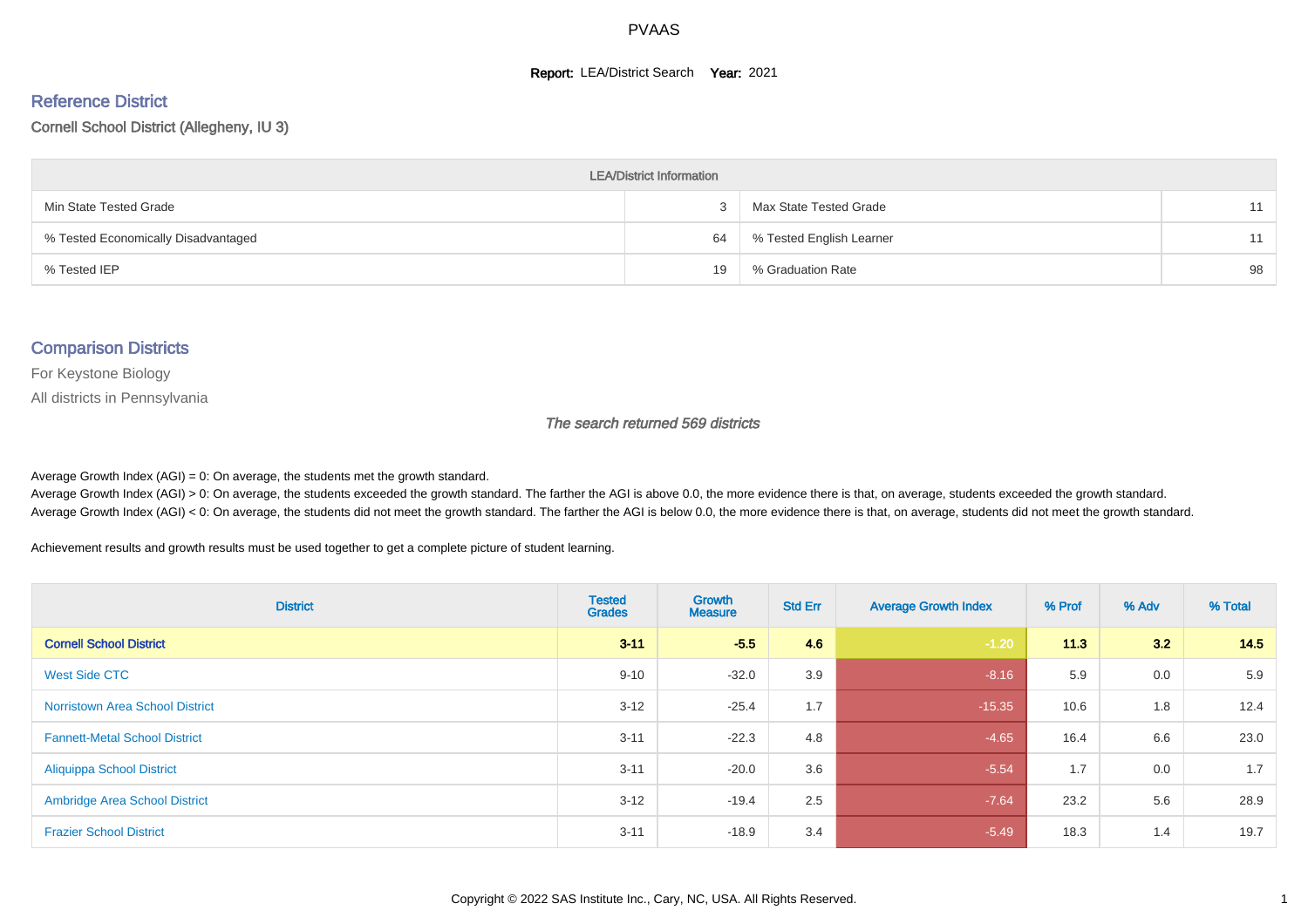| <b>District</b>                                    | <b>Tested</b><br><b>Grades</b> | Growth<br><b>Measure</b> | <b>Std Err</b> | <b>Average Growth Index</b> | % Prof | % Adv   | % Total |
|----------------------------------------------------|--------------------------------|--------------------------|----------------|-----------------------------|--------|---------|---------|
| <b>Cornell School District</b>                     | $3 - 11$                       | $-5.5$                   | 4.6            | $-1.20$                     | 11.3   | 3.2     | 14.5    |
| <b>Big Beaver Falls Area School District</b>       | $3 - 11$                       | $-17.9$                  | 2.8            | $-6.27$                     | 9.4    | 2.8     | 12.2    |
| <b>Muhlenberg School District</b>                  | $3 - 10$                       | $-17.8$                  | 1.9            | $-9.34$                     | 12.4   | 4.6     | 17.0    |
| <b>York City School District</b>                   | $3 - 12$                       | $-17.7$                  | 1.8            | $-10.05$                    | 3.2    | 0.7     | 3.9     |
| <b>Cheltenham School District</b>                  | $3 - 11$                       | $-17.6$                  | 2.0            | $-8.74$                     | 24.4   | 8.3     | 32.6    |
| Imhotep Institute Charter High School              | $9 - 11$                       | $-17.6$                  | 5.8            | $-3.03$                     | 15.4   | 0.0     | 15.4    |
| <b>Williamsburg Community School District</b>      | $3 - 11$                       | $-16.9$                  | 4.1            | $-4.14$                     | 22.4   | $0.0\,$ | 22.4    |
| <b>Allentown City School District</b>              | $3 - 12$                       | $-16.9$                  | 1.4            | $-12.37$                    | 5.9    | 0.4     | 6.3     |
| <b>Chartiers-Houston School District</b>           | $3 - 10$                       | $-16.5$                  | 3.5            | $-4.79$                     | 26.3   | 6.6     | 32.9    |
| Meyersdale Area School District                    | $3 - 11$                       | $-16.1$                  | 3.3            | $-4.94$                     | 20.3   | 5.8     | 26.1    |
| <b>Washington School District</b>                  | $3 - 11$                       | $-15.9$                  | 2.9            | $-5.44$                     | 12.9   | 1.7     | 14.7    |
| <b>North Hills School District</b>                 | $3 - 11$                       | $-15.8$                  | 1.8            | $-8.84$                     | 26.4   | 19.8    | 46.2    |
| La Academia Partnership Charter School             | $6 - 11$                       | $-15.5$                  | 5.7            | $-2.70$                     | 2.3    | 0.0     | 2.3     |
| <b>Turkeyfoot Valley Area School District</b>      | $3-12$                         | $-15.4$                  | 5.8            | $-2.66$                     | 3.8    | $3.8\,$ | 7.6     |
| <b>Lincoln Park Performing Arts Charter School</b> | $7 - 11$                       | $-14.9$                  | 2.7            | $-5.45$                     | 39.3   | 8.9     | 48.2    |
| Philadelphia Academy Charter School                | $3 - 11$                       | $-14.7$                  | 2.7            | $-5.42$                     | 21.6   | 3.9     | 25.5    |
| <b>Hanover Area School District</b>                | $3 - 11$                       | $-14.7$                  | 4.7            | $-3.13$                     | 12.1   | 3.0     | 15.2    |
| <b>Executive Education Academy Charter School</b>  | $3 - 10$                       | $-14.6$                  | 3.0            | $-4.81$                     | 8.5    | 1.2     | 9.8     |
| <b>Shade-Central City School District</b>          | $3 - 11$                       | $-14.6$                  | 4.0            | $-3.68$                     | 9.6    | 0.0     | 9.6     |
| <b>Northwestern School District</b>                | $3 - 11$                       | $-14.6$                  | 3.2            | $-4.51$                     | 32.5   | 13.7    | 46.2    |
| <b>Butler Area School District</b>                 | $3 - 11$                       | $-14.1$                  | 1.5            | $-9.60$                     | 26.4   | 11.1    | 37.5    |
| <b>Greater Latrobe School District</b>             | $3 - 11$                       | $-14.1$                  | 2.0            | $-7.14$                     | 41.0   | 12.6    | 53.6    |
| <b>California Area School District</b>             | $3 - 10$                       | $-13.7$                  | 4.5            | $-3.06$                     | 41.7   | 16.7    | 58.3    |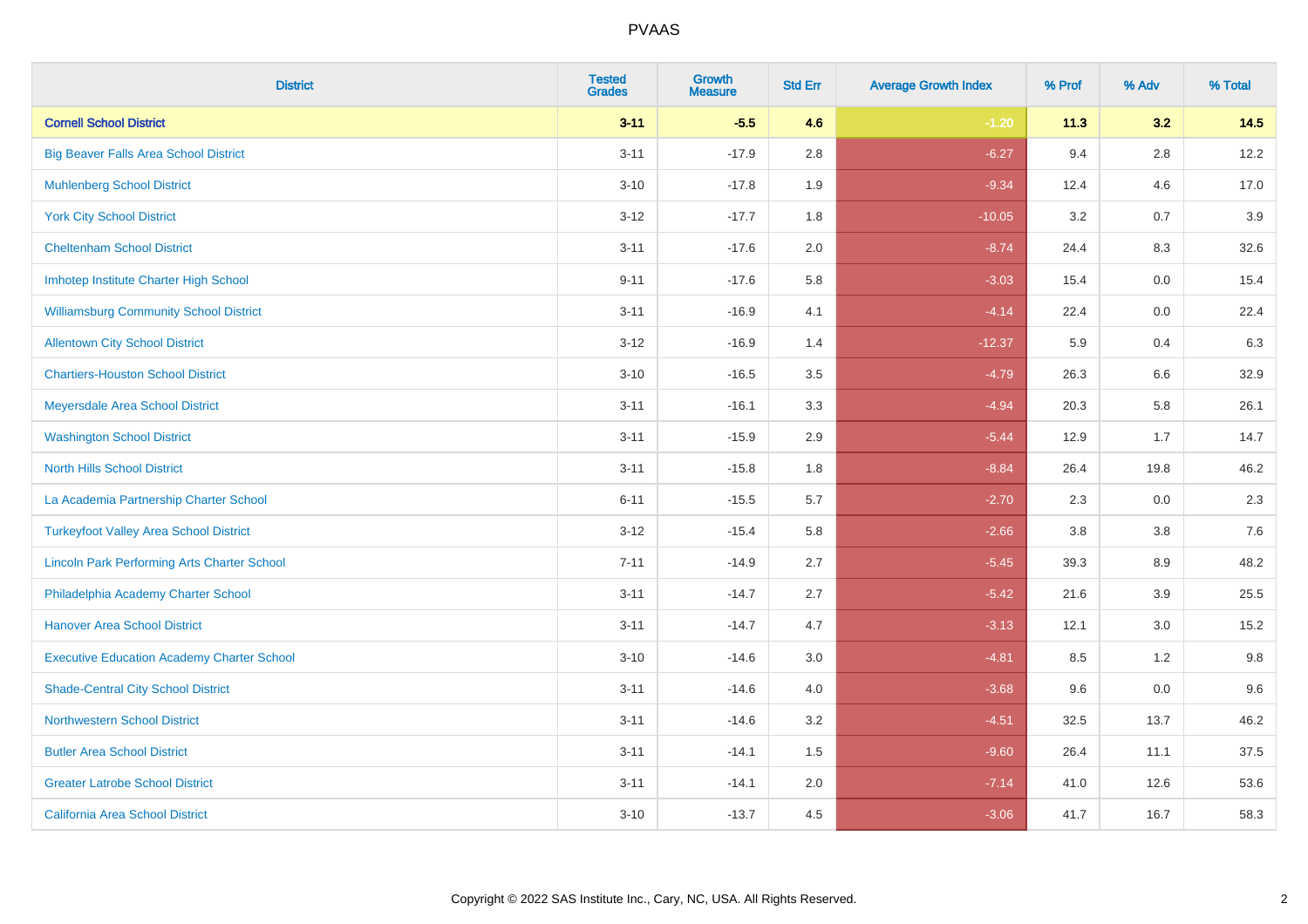| <b>District</b>                                | <b>Tested</b><br><b>Grades</b> | Growth<br><b>Measure</b> | <b>Std Err</b> | <b>Average Growth Index</b> | % Prof | % Adv | % Total |
|------------------------------------------------|--------------------------------|--------------------------|----------------|-----------------------------|--------|-------|---------|
| <b>Cornell School District</b>                 | $3 - 11$                       | $-5.5$                   | 4.6            | $-1.20$                     | 11.3   | 3.2   | 14.5    |
| <b>New Castle Area School District</b>         | $3 - 12$                       | $-13.6$                  | 2.3            | $-5.99$                     | 17.6   | 2.0   | 19.5    |
| <b>Central Fulton School District</b>          | $3 - 11$                       | $-13.3$                  | 3.2            | $-4.20$                     | 18.1   | 9.7   | 27.8    |
| <b>Panther Valley School District</b>          | $3 - 12$                       | $-13.3$                  | 3.2            | $-4.10$                     | 31.5   | 4.1   | 35.6    |
| <b>Greenville Area School District</b>         | $3 - 11$                       | $-13.2$                  | 3.0            | $-4.45$                     | 32.1   | 4.6   | 36.7    |
| Morrisville Borough School District            | $3 - 11$                       | $-13.1$                  | 3.7            | $-3.52$                     | 4.9    | 1.6   | 6.6     |
| <b>Tussey Mountain School District</b>         | $3 - 12$                       | $-13.0$                  | 3.3            | $-3.93$                     | 11.1   | 3.2   | 14.3    |
| <b>Riverview School District</b>               | $3 - 11$                       | $-13.0$                  | 4.0            | $-3.29$                     | 43.1   | 7.8   | 51.0    |
| <b>Pittsburgh School District</b>              | $3 - 11$                       | $-13.0$                  | 1.1            | $-12.25$                    | 16.1   | 6.5   | 22.6    |
| <b>Tacony Academy Charter School</b>           | $3 - 11$                       | $-12.9$                  | 3.3            | $-3.90$                     | 8.6    | 1.4   | 10.0    |
| <b>Central Cambria School District</b>         | $3 - 11$                       | $-12.7$                  | 2.3            | $-5.61$                     | 19.4   | 7.4   | 26.9    |
| <b>Neshannock Township School District</b>     | $3 - 10$                       | $-12.5$                  | 2.7            | $-4.73$                     | 29.0   | 13.0  | 42.0    |
| <b>Ellwood City Area School District</b>       | $3 - 11$                       | $-12.5$                  | 3.1            | $-4.00$                     | 26.7   | 8.7   | 35.4    |
| <b>Southmoreland School District</b>           | $3 - 11$                       | $-12.5$                  | 3.1            | $-4.04$                     | 33.3   | 15.5  | 48.8    |
| <b>Wilkes-Barre Area School District</b>       | $3 - 11$                       | $-12.4$                  | 2.4            | $-5.18$                     | 14.2   | 3.7   | 17.9    |
| <b>Hanover Public School District</b>          | $3 - 11$                       | $-12.4$                  | 2.7            | $-4.50$                     | 22.7   | 6.2   | 28.9    |
| <b>Girard School District</b>                  | $3 - 11$                       | $-12.3$                  | 2.6            | $-4.76$                     | 29.7   | 18.9  | 48.6    |
| <b>Dunmore School District</b>                 | $3 - 11$                       | $-12.2$                  | 2.7            | $-4.51$                     | 15.0   | 5.3   | 20.4    |
| <b>Mcguffey School District</b>                | $3 - 11$                       | $-12.1$                  | 3.0            | $-4.06$                     | 12.8   | 5.9   | 18.6    |
| Jefferson-Morgan School District               | $3 - 10$                       | $-12.0$                  | 3.9            | $-3.09$                     | 28.6   | 6.1   | 34.7    |
| West Mifflin Area School District              | $3-12$                         | $-11.9$                  | 2.5            | $-4.77$                     | 15.9   | 4.0   | 19.9    |
| <b>Windber Area School District</b>            | $3 - 11$                       | $-11.9$                  | 3.0            | $-3.94$                     | 41.0   | 10.3  | 51.3    |
| Lehigh Valley Charter High School For The Arts | $9 - 10$                       | $-11.8$                  | 2.5            | $-4.76$                     | 28.9   | 5.7   | 34.6    |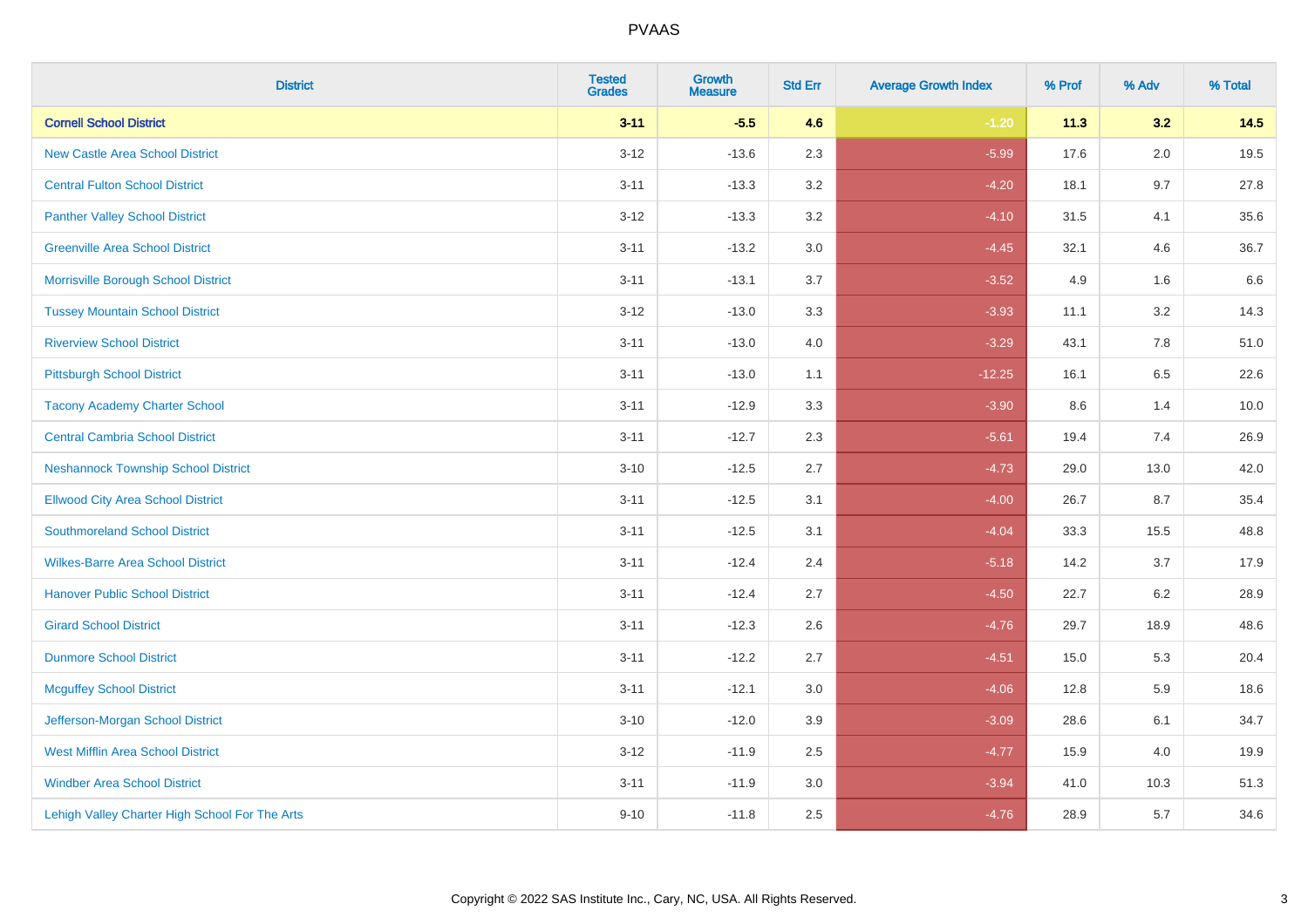| <b>District</b>                               | <b>Tested</b><br><b>Grades</b> | Growth<br><b>Measure</b> | <b>Std Err</b> | <b>Average Growth Index</b> | % Prof | % Adv   | % Total |
|-----------------------------------------------|--------------------------------|--------------------------|----------------|-----------------------------|--------|---------|---------|
| <b>Cornell School District</b>                | $3 - 11$                       | $-5.5$                   | 4.6            | $-1.20$                     | 11.3   | 3.2     | 14.5    |
| <b>Derry Area School District</b>             | $3 - 11$                       | $-11.8$                  | 2.6            | $-4.53$                     | 34.8   | 6.1     | 40.9    |
| <b>Moniteau School District</b>               | $3 - 11$                       | $-11.8$                  | 2.9            | $-4.07$                     | 22.6   | $5.0\,$ | 27.6    |
| Jefferson County-Dubois AVTS                  | $9 - 11$                       | $-11.7$                  | 3.1            | $-3.72$                     | 17.6   | $2.8\,$ | 20.4    |
| <b>Williamsport Area School District</b>      | $3 - 11$                       | $-11.7$                  | 1.4            | $-8.29$                     | 18.2   | 10.5    | 28.7    |
| <b>Forbes Road School District</b>            | $3 - 11$                       | $-11.5$                  | 4.7            | $-2.43$                     | 23.1   | 10.3    | 33.3    |
| <b>Old Forge School District</b>              | $3 - 12$                       | $-11.3$                  | 3.1            | $-3.62$                     | 28.6   | 13.2    | 41.8    |
| <b>Burgettstown Area School District</b>      | $3 - 11$                       | $-11.2$                  | 3.2            | $-3.46$                     | 16.0   | 2.7     | 18.7    |
| <b>Mid Valley School District</b>             | $3 - 10$                       | $-11.1$                  | 2.7            | $-4.07$                     | 28.3   | 8.1     | 36.4    |
| Lackawanna Trail School District              | $3 - 10$                       | $-11.0$                  | 3.3            | $-3.35$                     | 13.1   | 18.0    | 31.2    |
| <b>York Co School Of Technology</b>           | $9 - 12$                       | $-10.9$                  | 1.6            | $-6.79$                     | 22.6   | 4.0     | 26.6    |
| <b>East Lycoming School District</b>          | $3 - 11$                       | $-10.9$                  | 2.1            | $-5.08$                     | 22.5   | 8.2     | 30.8    |
| Jim Thorpe Area School District               | $3 - 11$                       | $-10.9$                  | 2.4            | $-4.48$                     | 19.5   | 6.0     | 25.5    |
| <b>Ligonier Valley School District</b>        | $3 - 11$                       | $-10.8$                  | 3.1            | $-3.43$                     | 34.1   | 5.8     | 39.9    |
| <b>General Mclane School District</b>         | $3 - 11$                       | $-10.7$                  | 2.4            | $-4.40$                     | 34.0   | 15.6    | 49.6    |
| <b>Mohawk Area School District</b>            | $3 - 11$                       | $-10.5$                  | 2.8            | $-3.75$                     | 35.1   | 10.6    | 45.7    |
| <b>Kennett Consolidated School District</b>   | $3 - 11$                       | $-10.4$                  | 1.7            | $-6.27$                     | 28.7   | 14.0    | 42.7    |
| <b>Commodore Perry School District</b>        | $3 - 11$                       | $-10.4$                  | 4.5            | $-2.30$                     | 29.4   | 5.9     | 35.3    |
| <b>Hempfield Area School District</b>         | $3 - 12$                       | $-10.2$                  | 1.6            | $-6.37$                     | 28.1   | 19.2    | 47.3    |
| <b>Scranton School District</b>               | $3-12$                         | $-10.1$                  | 2.5            | $-4.04$                     | 20.0   | 7.7     | 27.7    |
| <b>Milton Area School District</b>            | $3 - 11$                       | $-10.1$                  | 2.5            | $-4.04$                     | 23.0   | 11.3    | 34.2    |
| <b>Lancaster School District</b>              | $3 - 12$                       | $-10.0$                  | 1.4            | $-7.22$                     | 9.0    | 3.9     | 12.8    |
| <b>Clarion-Limestone Area School District</b> | $3-12$                         | $-10.0$                  | 3.6            | $-2.76$                     | 28.3   | 20.0    | 48.3    |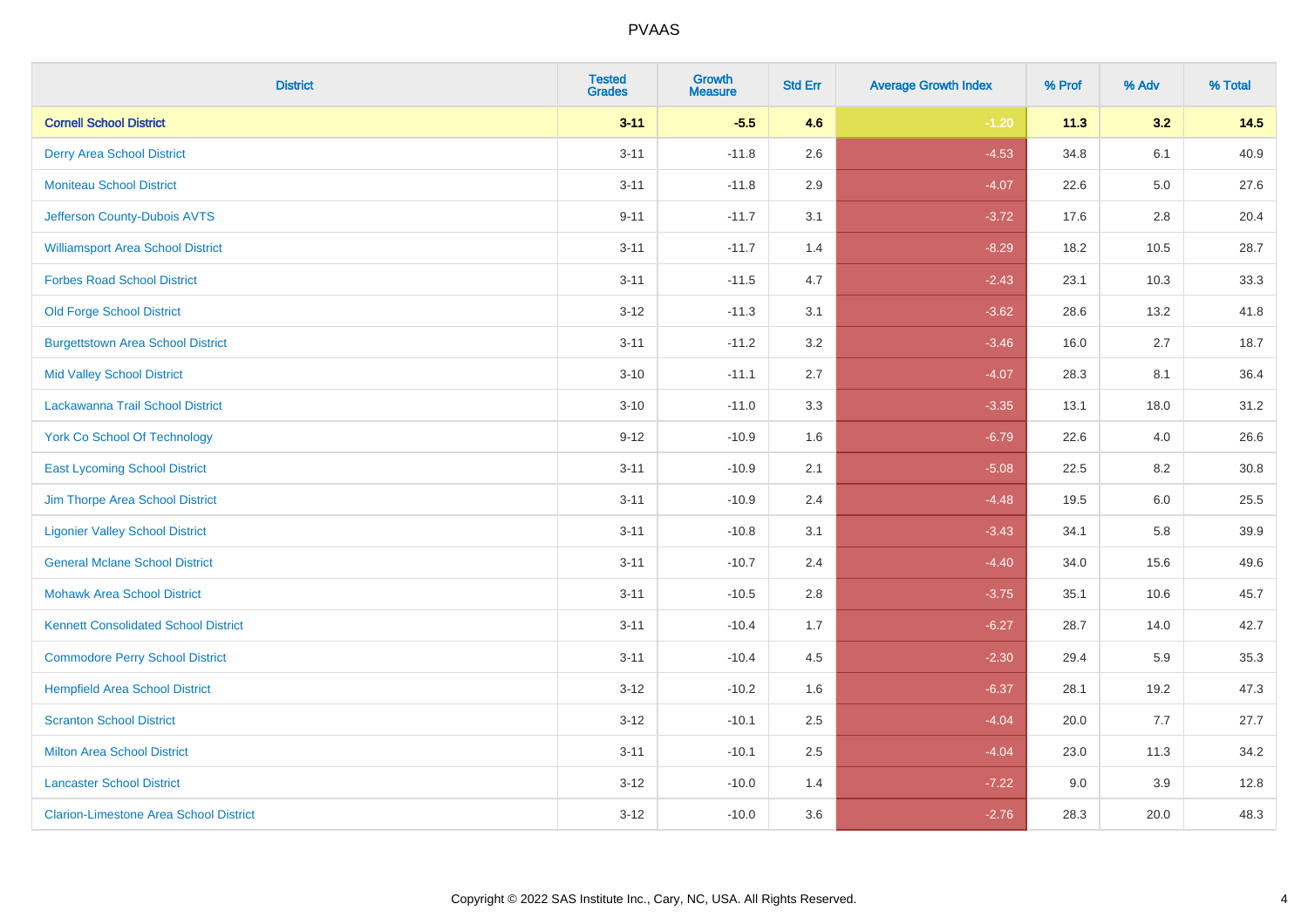| <b>District</b>                                | <b>Tested</b><br><b>Grades</b> | <b>Growth</b><br><b>Measure</b> | <b>Std Err</b> | <b>Average Growth Index</b> | % Prof | % Adv | % Total |
|------------------------------------------------|--------------------------------|---------------------------------|----------------|-----------------------------|--------|-------|---------|
| <b>Cornell School District</b>                 | $3 - 11$                       | $-5.5$                          | 4.6            | $-1.20$                     | 11.3   | 3.2   | 14.5    |
| <b>Deer Lakes School District</b>              | $3 - 11$                       | $-10.0$                         | 2.5            | $-4.02$                     | 27.7   | 9.9   | 37.6    |
| <b>Lawrence County CTC</b>                     | $10 - 11$                      | $-9.8$                          | 3.7            | $-2.68$                     | 7.3    | 0.0   | 7.3     |
| <b>Big Spring School District</b>              | $3 - 11$                       | $-9.8$                          | 2.3            | $-4.32$                     | 23.6   | 12.9  | 36.5    |
| <b>West York Area School District</b>          | $3 - 12$                       | $-9.8$                          | 2.7            | $-3.57$                     | 21.9   | 10.9  | 32.8    |
| <b>Mastery Charter School - Gratz Campus</b>   | $7 - 10$                       | $-9.5$                          | 4.6            | $-2.09$                     | 0.0    | 3.4   | 3.4     |
| Jamestown Area School District                 | $3 - 11$                       | $-9.5$                          | 4.1            | $-2.33$                     | 41.5   | 4.9   | 46.3    |
| <b>Antietam School District</b>                | $3 - 10$                       | $-9.5$                          | 3.7            | $-2.57$                     | 20.9   | 1.5   | 22.4    |
| <b>Coatesville Area School District</b>        | $3 - 11$                       | $-9.5$                          | 1.6            | $-5.81$                     | 12.8   | 3.3   | 16.2    |
| <b>Plum Borough School District</b>            | $3 - 11$                       | $-9.4$                          | 2.4            | $-3.98$                     | 32.9   | 27.4  | 60.4    |
| Insight PA Cyber Charter School                | $3 - 11$                       | $-9.4$                          | 5.8            | $-1.62$                     | 25.6   | 4.6   | 30.2    |
| <b>Western Beaver County School District</b>   | $3 - 11$                       | $-9.3$                          | 4.2            | $-2.20$                     | 45.1   | 3.9   | 49.0    |
| <b>Carbon Career &amp; Technical Institute</b> | $9 - 11$                       | $-9.3$                          | 3.2            | $-2.92$                     | 19.6   | 2.2   | 21.7    |
| <b>Chartiers Valley School District</b>        | $3 - 11$                       | $-9.1$                          | 2.1            | $-4.23$                     | 20.7   | 17.4  | 38.0    |
| <b>South Park School District</b>              | $3 - 11$                       | $-8.8$                          | 2.5            | $-3.46$                     | 28.1   | 17.0  | 45.2    |
| <b>Grove City Area School District</b>         | $3 - 12$                       | $-8.8$                          | 2.3            | $-3.89$                     | 25.6   | 16.4  | 42.0    |
| <b>Trinity Area School District</b>            | $3 - 11$                       | $-8.7$                          | 1.8            | $-4.87$                     | 20.9   | 9.8   | 30.8    |
| <b>Union City Area School District</b>         | $3 - 12$                       | $-8.7$                          | 3.3            | $-2.59$                     | 29.7   | 10.9  | 40.6    |
| <b>Shanksville-Stonycreek School District</b>  | $3 - 10$                       | $-8.6$                          | 5.5            | $-1.55$                     | 17.6   | 23.5  | 41.2    |
| Southern Columbia Area School District         | $3 - 11$                       | $-8.5$                          | 3.0            | $-2.83$                     | 30.5   | 12.8  | 43.3    |
| <b>Interboro School District</b>               | $3 - 12$                       | $-8.4$                          | 2.0            | $-4.27$                     | 27.6   | 6.4   | 34.1    |
| <b>Montoursville Area School District</b>      | $3 - 12$                       | $-8.4$                          | 2.6            | $-3.17$                     | 38.8   | 18.2  | 57.0    |
| Salisbury-Elk Lick School District             | $3 - 11$                       | $-8.4$                          | 5.8            | $-1.45$                     | 33.3   | 5.6   | 38.9    |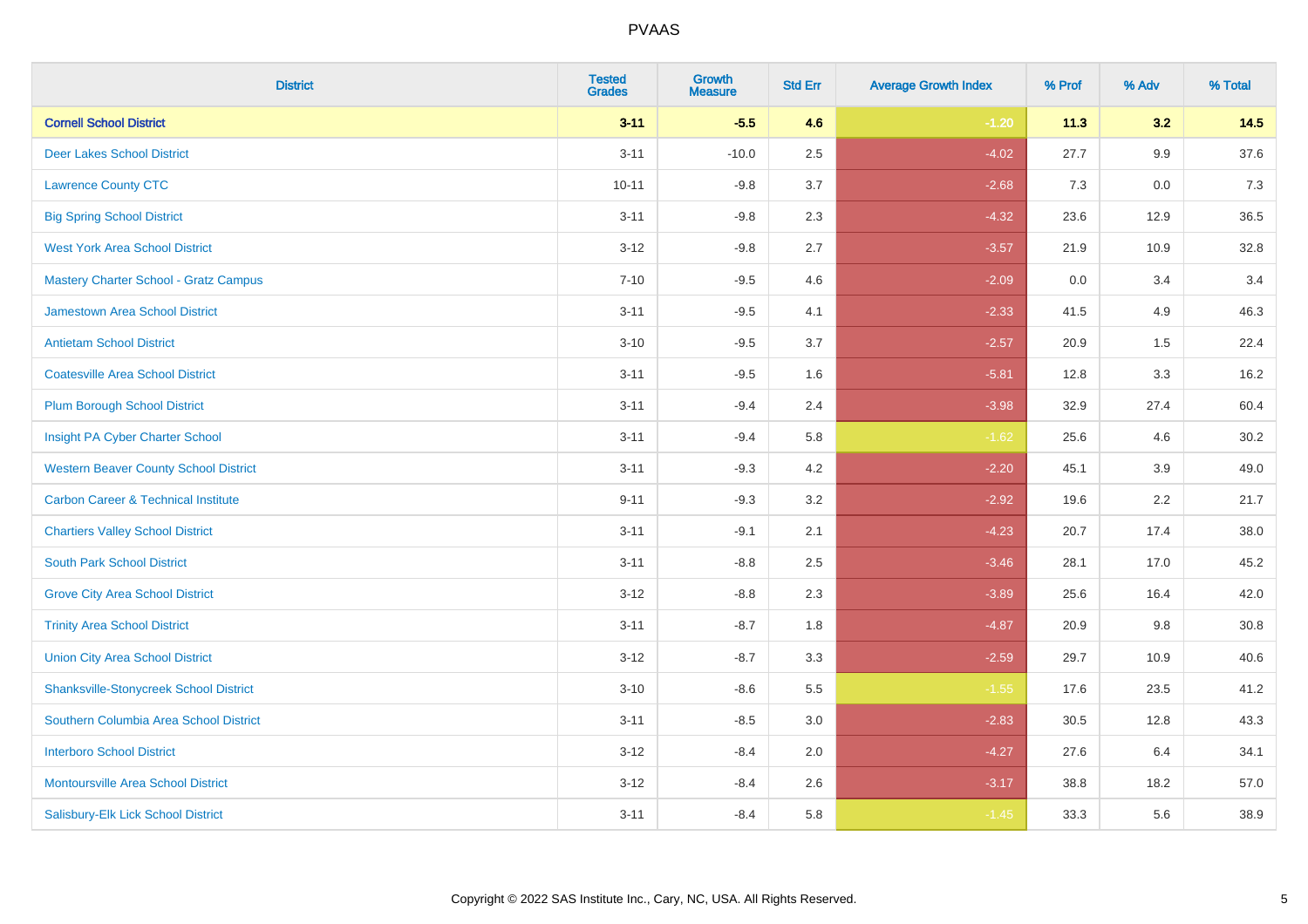| <b>District</b>                                  | <b>Tested</b><br><b>Grades</b> | <b>Growth</b><br><b>Measure</b> | <b>Std Err</b> | <b>Average Growth Index</b> | % Prof | % Adv   | % Total |
|--------------------------------------------------|--------------------------------|---------------------------------|----------------|-----------------------------|--------|---------|---------|
| <b>Cornell School District</b>                   | $3 - 11$                       | $-5.5$                          | 4.6            | $-1.20$                     | 11.3   | 3.2     | 14.5    |
| <b>Shikellamy School District</b>                | $3 - 10$                       | $-8.3$                          | 2.4            | $-3.42$                     | 20.8   | 18.5    | 39.2    |
| <b>Achievement House Charter School</b>          | $7 - 11$                       | $-8.2$                          | 3.6            | $-2.28$                     | 16.7   | 2.8     | 19.4    |
| <b>Pittston Area School District</b>             | $3 - 11$                       | $-8.2$                          | 2.2            | $-3.75$                     | 26.7   | 14.8    | 41.5    |
| <b>West Greene School District</b>               | $3 - 11$                       | $-8.1$                          | 3.9            | $-2.08$                     | 31.0   | 11.9    | 42.9    |
| Boys Latin Of Philadelphia Charter School        | $6 - 12$                       | $-8.0$                          | 2.7            | $-3.02$                     | 1.4    | 0.0     | 1.4     |
| <b>Jenkintown School District</b>                | $3 - 11$                       | $-7.9$                          | 4.1            | $-1.92$                     | 34.1   | 27.3    | 61.4    |
| <b>Mount Carmel Area School District</b>         | $3 - 11$                       | $-7.9$                          | 2.3            | $-3.38$                     | 18.2   | 4.4     | 22.6    |
| Philadelphia City School District                | $3 - 12$                       | $-7.8$                          | 0.6            | $-13.43$                    | 16.4   | 6.5     | 22.9    |
| <b>Somerset Area School District</b>             | $3 - 11$                       | $-7.6$                          | 2.4            | $-3.17$                     | 21.0   | 14.5    | 35.5    |
| Octorara Area School District                    | $3 - 11$                       | $-7.5$                          | 3.2            | $-2.35$                     | 26.1   | 17.0    | 43.2    |
| <b>Redbank Valley School District</b>            | $3 - 11$                       | $-7.5$                          | 3.1            | $-2.41$                     | 12.4   | 10.6    | 23.1    |
| <b>Blairsville-Saltsburg School District</b>     | $3 - 11$                       | $-7.5$                          | 2.8            | $-2.67$                     | 20.1   | $8.2\,$ | 28.3    |
| <b>Bristol Township School District</b>          | $3 - 11$                       | $-7.4$                          | 1.4            | $-5.32$                     | 13.8   | 4.6     | 18.4    |
| <b>West Middlesex Area School District</b>       | $3 - 10$                       | $-7.4$                          | 3.5            | $-2.11$                     | 32.0   | 9.6     | 41.6    |
| <b>Lincoln Leadership Academy Charter School</b> | $3 - 12$                       | $-7.4$                          | 3.7            | $-1.99$                     | 6.4    | 2.1     | 8.5     |
| Catasauqua Area School District                  | $3 - 12$                       | $-7.3$                          | 2.8            | $-2.58$                     | 27.1   | 11.2    | 38.3    |
| <b>Innovative Arts Academy Charter School</b>    | $6 - 11$                       | $-7.2$                          | 2.5            | $-2.83$                     | 2.0    | 0.0     | 2.0     |
| <b>Keystone Oaks School District</b>             | $3 - 11$                       | $-7.2$                          | 2.3            | $-3.14$                     | 30.0   | 11.1    | 41.0    |
| Karns City Area School District                  | $3 - 11$                       | $-7.2$                          | 2.6            | $-2.71$                     | 26.4   | 20.8    | 47.2    |
| Columbia-Montour AVTS                            | $9 - 10$                       | $-7.1$                          | 2.8            | $-2.52$                     | 19.5   | 3.2     | 22.7    |
| <b>Carmichaels Area School District</b>          | $3 - 10$                       | $-7.0$                          | 3.1            | $-2.30$                     | 17.8   | 9.6     | 27.4    |
| <b>Sto-Rox School District</b>                   | $3 - 10$                       | $-7.0$                          | 3.5            | $-1.99$                     | 3.2    | 0.0     | 3.2     |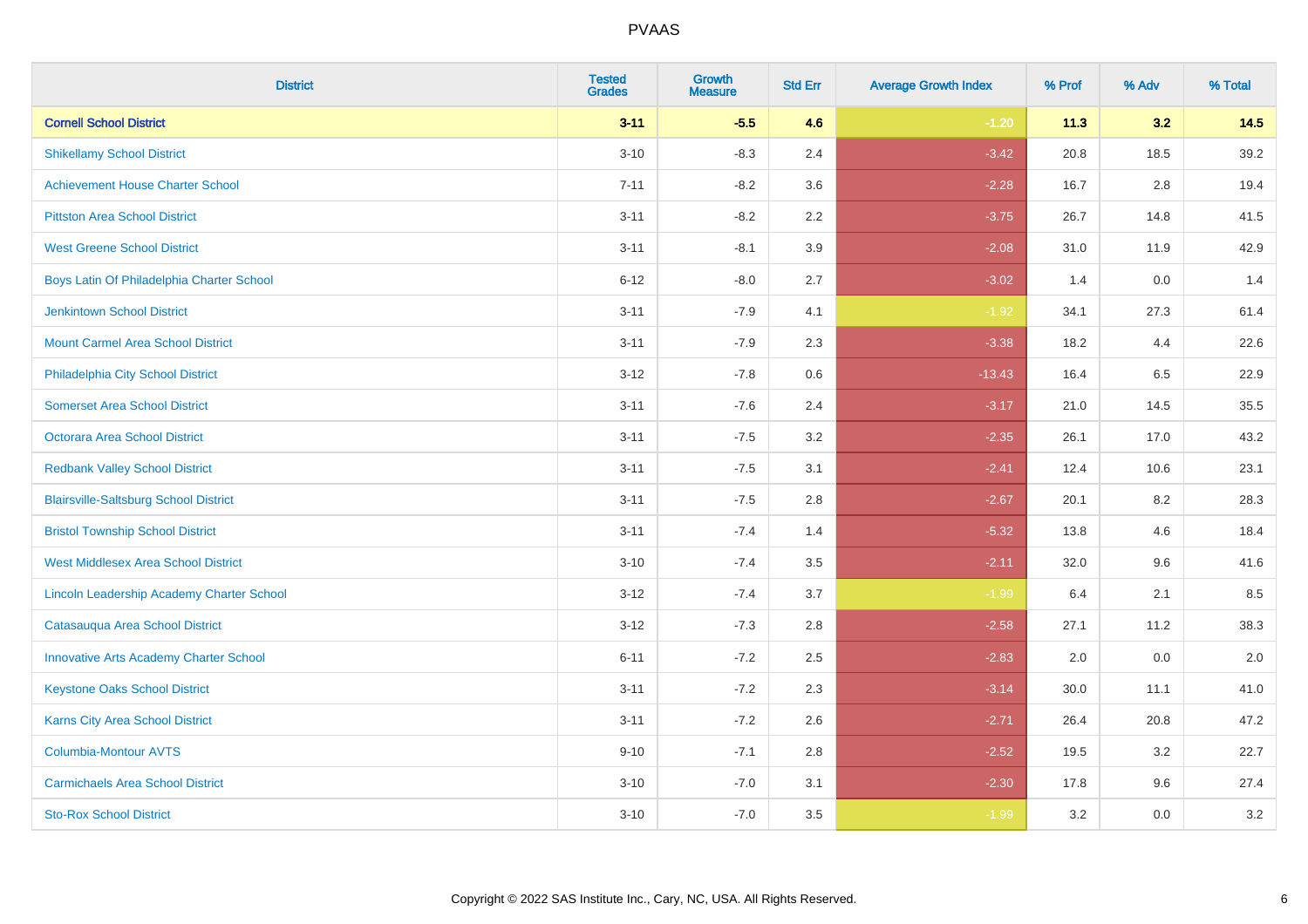| <b>District</b>                                        | <b>Tested</b><br><b>Grades</b> | <b>Growth</b><br><b>Measure</b> | <b>Std Err</b> | <b>Average Growth Index</b> | % Prof | % Adv | % Total |
|--------------------------------------------------------|--------------------------------|---------------------------------|----------------|-----------------------------|--------|-------|---------|
| <b>Cornell School District</b>                         | $3 - 11$                       | $-5.5$                          | 4.6            | $-1.20$                     | 11.3   | 3.2   | 14.5    |
| <b>Berwick Area School District</b>                    | $3 - 11$                       | $-6.9$                          | 2.4            | $-2.84$                     | 22.3   | 11.5  | 33.8    |
| <b>Richland School District</b>                        | $3 - 11$                       | $-6.9$                          | 2.6            | $-2.63$                     | 40.1   | 20.9  | 61.0    |
| <b>Greensburg Salem School District</b>                | $3 - 11$                       | $-6.9$                          | 2.2            | $-3.06$                     | 30.3   | 13.3  | 43.6    |
| <b>Corry Area School District</b>                      | $3 - 11$                       | $-6.8$                          | 2.3            | $-3.01$                     | 24.0   | 8.8   | 32.8    |
| <b>Greater Nanticoke Area School District</b>          | $3 - 12$                       | $-6.8$                          | 2.6            | $-2.58$                     | 15.2   | 8.9   | 24.1    |
| Millersburg Area School District                       | $3 - 11$                       | $-6.6$                          | 3.4            | $-1.92$                     | 24.1   | 10.3  | 34.5    |
| <b>Sharon City School District</b>                     | $3 - 11$                       | $-6.5$                          | 2.3            | $-2.79$                     | 13.1   | 5.0   | 18.1    |
| <b>Keystone Education Center Charter School</b>        | $3 - 12$                       | $-6.5$                          | 5.1            | $-1.28$                     | 0.0    | 0.0   | 0.0     |
| <b>Union Area School District</b>                      | $3 - 11$                       | $-6.5$                          | 3.8            | $-1.70$                     | 30.6   | 12.2  | 42.9    |
| Perseus House Charter School Of Excellence             | $6 - 11$                       | $-6.4$                          | 2.6            | $-2.50$                     | 0.9    | 0.0   | 0.9     |
| <b>East Allegheny School District</b>                  | $3 - 11$                       | $-6.4$                          | 3.0            | $-2.11$                     | 21.0   | 7.4   | 28.4    |
| <b>Conemaugh Valley School District</b>                | $3 - 12$                       | $-6.3$                          | 4.1            | $-1.54$                     | 23.7   | 5.1   | 28.8    |
| <b>Wellsboro Area School District</b>                  | $3 - 11$                       | $-6.3$                          | 3.0            | $-2.08$                     | 24.4   | 13.4  | 37.8    |
| <b>Freedom Area School District</b>                    | $3 - 11$                       | $-6.3$                          | 3.1            | $-2.04$                     | 22.9   | 8.4   | 31.3    |
| <b>Riverside School District</b>                       | $3 - 11$                       | $-6.2$                          | 2.7            | $-2.33$                     | 20.8   | 17.0  | 37.7    |
| <b>Environmental Charter School At Frick Park</b>      | $3-9$                          | $-6.2$                          | 3.7            | $-1.67$                     | 25.9   | 3.4   | 29.3    |
| <b>Avonworth School District</b>                       | $3 - 10$                       | $-6.2$                          | 2.3            | $-2.68$                     | 35.9   | 14.1  | 50.0    |
| <b>Eastern York School District</b>                    | $3 - 11$                       | $-6.2$                          | 2.3            | $-2.70$                     | 27.8   | 18.5  | 46.4    |
| <b>Chester Charter Scholars Academy Charter School</b> | $3 - 12$                       | $-6.2$                          | 3.3            | $-1.88$                     | 2.2    | 0.0   | 2.2     |
| <b>Yough School District</b>                           | $3 - 10$                       | $-6.2$                          | 2.7            | $-2.27$                     | 28.9   | 8.8   | 37.7    |
| <b>Cambria Heights School District</b>                 | $3 - 10$                       | $-6.2$                          | 2.9            | $-2.11$                     | 25.0   | 13.0  | 38.0    |
| <b>Ridgway Area School District</b>                    | $3 - 11$                       | $-6.1$                          | 4.0            | $-1.53$                     | 42.2   | 15.6  | 57.8    |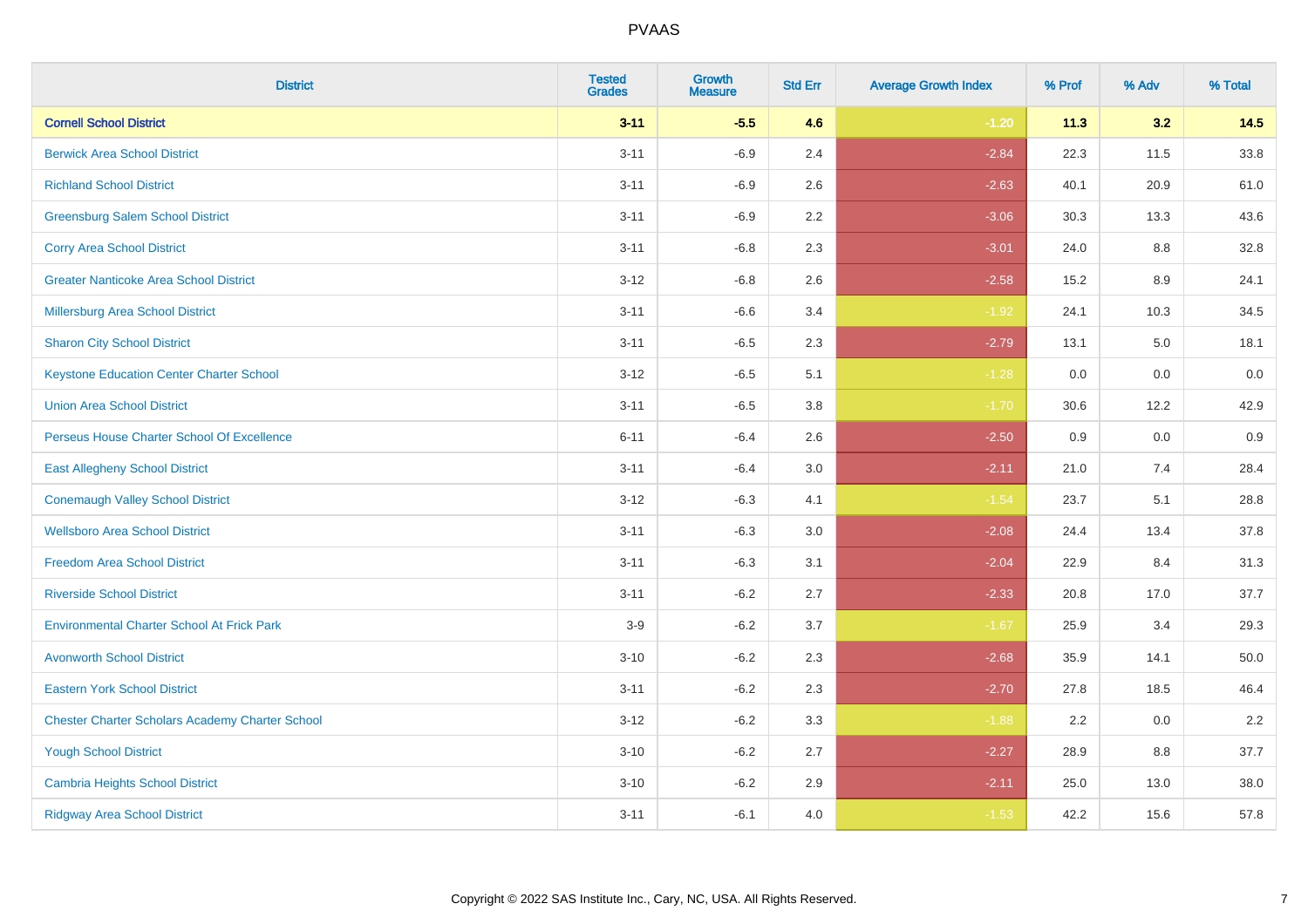| <b>District</b>                                 | <b>Tested</b><br><b>Grades</b> | <b>Growth</b><br><b>Measure</b> | <b>Std Err</b> | <b>Average Growth Index</b> | % Prof | % Adv | % Total |
|-------------------------------------------------|--------------------------------|---------------------------------|----------------|-----------------------------|--------|-------|---------|
| <b>Cornell School District</b>                  | $3 - 11$                       | $-5.5$                          | 4.6            | $-1.20$                     | 11.3   | 3.2   | 14.5    |
| <b>Montour School District</b>                  | $3 - 11$                       | $-6.1$                          | 2.1            | $-2.95$                     | 31.8   | 23.6  | 55.3    |
| <b>Elk Lake School District</b>                 | $3 - 11$                       | $-6.1$                          | 2.9            | $-2.12$                     | 26.3   | 11.6  | 37.9    |
| Mifflinburg Area School District                | $3 - 11$                       | $-6.0$                          | 2.1            | $-2.87$                     | 32.7   | 13.3  | 46.0    |
| <b>Gettysburg Area School District</b>          | $3 - 11$                       | $-6.0$                          | 2.0            | $-3.02$                     | 28.8   | 19.6  | 48.5    |
| <b>Westinghouse Arts Academy Charter School</b> | $9 - 10$                       | $-6.0$                          | 3.3            | $-1.81$                     | 20.2   | 8.9   | 29.1    |
| Southern Huntingdon County School District      | $3 - 11$                       | $-5.9$                          | 3.4            | $-1.76$                     | 32.8   | 4.9   | 37.7    |
| Lehigh Valley Academy Regional Charter School   | $3 - 11$                       | $-5.9$                          | 3.0            | $-1.98$                     | 20.0   | 7.7   | 27.7    |
| <b>Susquenita School District</b>               | $3 - 11$                       | $-5.9$                          | 2.6            | $-2.28$                     | 30.6   | 13.9  | 44.4    |
| <b>Bristol Borough School District</b>          | $3 - 12$                       | $-5.9$                          | $2.9\,$        | $-2.00$                     | 27.8   | 3.3   | 31.1    |
| New Kensington-Arnold School District           | $3 - 11$                       | $-5.8$                          | 3.2            | $-1.80$                     | 10.8   | 1.2   | 12.0    |
| Montgomery Area School District                 | $3 - 11$                       | $-5.8$                          | 3.2            | $-1.83$                     | 25.0   | 11.5  | 36.5    |
| <b>Weatherly Area School District</b>           | $3 - 11$                       | $-5.8$                          | 4.0            | $-1.44$                     | 32.1   | 8.9   | 41.1    |
| <b>Rochester Area School District</b>           | $3 - 11$                       | $-5.7$                          | 3.9            | $-1.45$                     | 14.9   | 2.1   | 17.0    |
| Selinsgrove Area School District                | $3 - 12$                       | $-5.7$                          | 2.1            | $-2.74$                     | 25.4   | 13.9  | 39.2    |
| <b>Harmony Area School District</b>             | $3 - 10$                       | $-5.7$                          | 5.0            | $-1.13$                     | 33.3   | 0.0   | 33.3    |
| Mechanicsburg Area School District              | $3 - 11$                       | $-5.7$                          | 1.6            | $-3.48$                     | 35.1   | 16.0  | 51.2    |
| Renaissance Academy Charter School              | $3 - 11$                       | $-5.6$                          | 3.1            | $-1.79$                     | 28.4   | 18.5  | 46.9    |
| <b>City CHS</b>                                 | $10 - 11$                      | $-5.6$                          | 2.4            | $-2.34$                     | 15.9   | 1.5   | 17.4    |
| <b>Millville Area School District</b>           | $3 - 12$                       | $-5.6$                          | 4.4            | $-1.26$                     | 31.4   | 11.4  | 42.9    |
| <b>Chambersburg Area School District</b>        | $3 - 11$                       | $-5.6$                          | 1.3            | $-4.42$                     | 24.2   | 15.2  | 39.4    |
| <b>Wyoming Valley West School District</b>      | $3 - 11$                       | $-5.5$                          | 2.3            | $-2.38$                     | 22.2   | 9.2   | 31.4    |
| <b>Elizabeth Forward School District</b>        | $3 - 11$                       | $-5.5$                          | 2.5            | $-2.25$                     | 32.2   | 12.8  | 45.0    |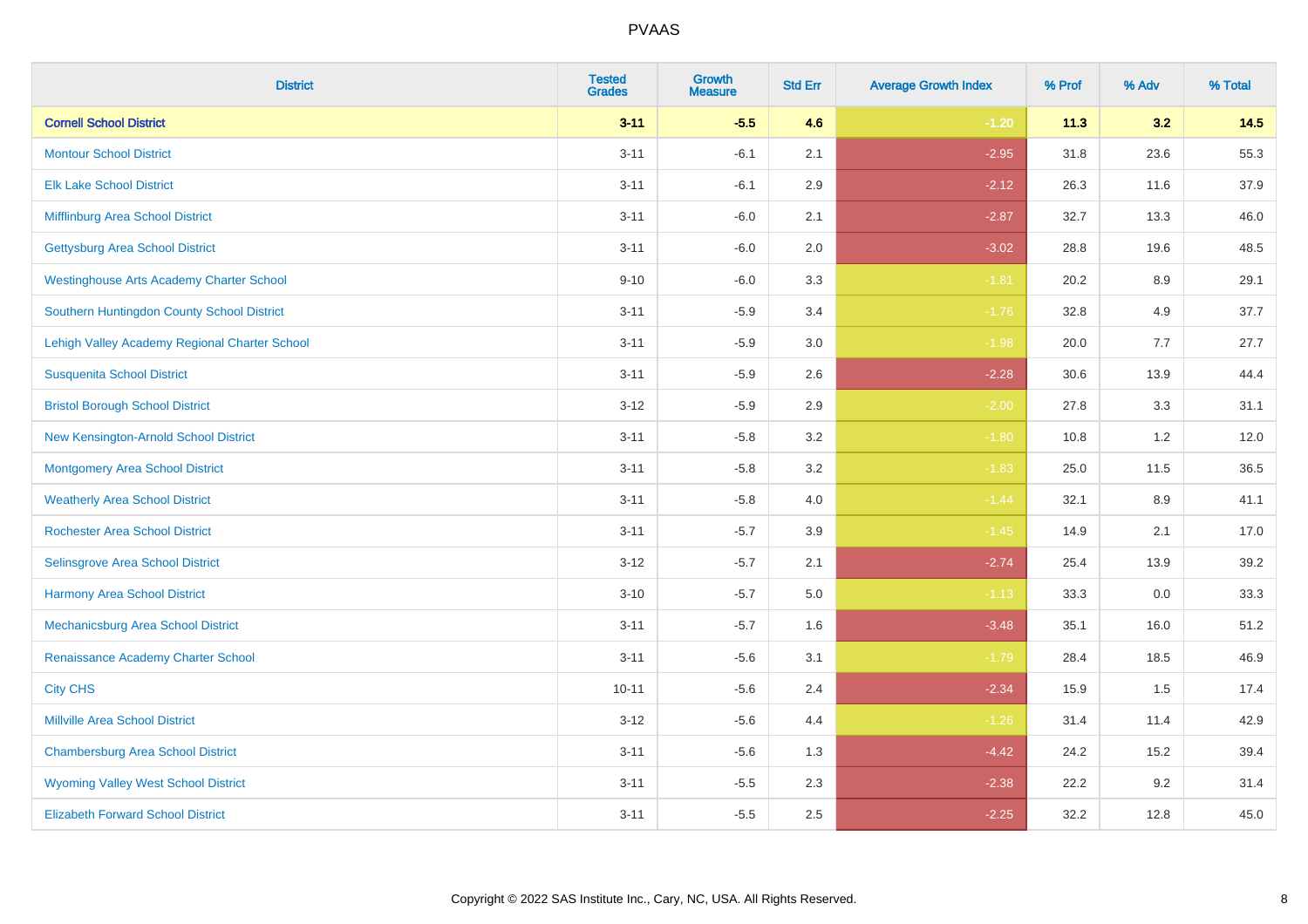| <b>District</b>                                                       | <b>Tested</b><br><b>Grades</b> | <b>Growth</b><br><b>Measure</b> | <b>Std Err</b> | <b>Average Growth Index</b> | % Prof | % Adv | % Total |
|-----------------------------------------------------------------------|--------------------------------|---------------------------------|----------------|-----------------------------|--------|-------|---------|
| <b>Cornell School District</b>                                        | $3 - 11$                       | $-5.5$                          | 4.6            | $-1.20$                     | 11.3   | 3.2   | 14.5    |
| <b>Wyoming Area School District</b>                                   | $3 - 10$                       | $-5.5$                          | 2.5            | $-2.21$                     | 32.0   | 9.6   | 41.6    |
| <b>Baldwin-Whitehall School District</b>                              | $3 - 11$                       | $-5.5$                          | 1.9            | $-2.93$                     | 32.0   | 14.7  | 46.7    |
| <b>Riverside Beaver County School District</b>                        | $3 - 11$                       | $-5.5$                          | 2.7            | $-2.03$                     | 35.8   | 23.2  | 59.0    |
| <b>Cornell School District</b>                                        | $3 - 11$                       | $-5.5$                          | 4.6            | $-1.20$                     | 11.3   | 3.2   | 14.5    |
| <b>Pottsgrove School District</b>                                     | $3 - 11$                       | $-5.5$                          | 2.0            | $-2.78$                     | 28.6   | 10.3  | 38.8    |
| <b>Mount Pleasant Area School District</b>                            | $3 - 11$                       | $-5.4$                          | 2.3            | $-2.37$                     | 33.3   | 8.7   | 42.0    |
| <b>North East School District</b>                                     | $3 - 11$                       | $-5.3$                          | 2.7            | $-1.97$                     | 31.7   | 24.8  | 56.4    |
| <b>Wissahickon School District</b>                                    | $3 - 10$                       | $-5.3$                          | 1.7            | $-3.14$                     | 27.5   | 29.0  | 56.6    |
| <b>Steelton-Highspire School District</b>                             | $3 - 11$                       | $-5.3$                          | 3.2            | $-1.65$                     | 13.9   | 0.0   | 13.9    |
| <b>Connellsville Area School District</b>                             | $3 - 11$                       | $-5.3$                          | 2.0            | $-2.67$                     | 24.2   | 5.0   | 29.1    |
| Schuylkill Haven Area School District                                 | $3 - 11$                       | $-5.3$                          | 2.7            | $-1.96$                     | 22.2   | 11.6  | 33.8    |
| <b>Central Dauphin School District</b>                                | $3 - 11$                       | $-5.2$                          | 1.2            | $-4.24$                     | 29.3   | 8.7   | 38.0    |
| <b>Carlisle Area School District</b>                                  | $3 - 11$                       | $-5.2$                          | 1.7            | $-2.99$                     | 28.0   | 19.3  | 47.3    |
| <b>Moshannon Valley School District</b>                               | $3 - 10$                       | $-5.1$                          | 4.6            | $-1.12$                     | 25.0   | 12.5  | 37.5    |
| <b>Southern Fulton School District</b>                                | $3 - 11$                       | $-5.1$                          | 4.0            | $-1.29$                     | 21.7   | 13.0  | 34.8    |
| Preparatory Charter School Of Mathematics, Science, Tech, And Careers | $9 - 10$                       | $-5.1$                          | 2.5            | $-2.03$                     | 6.3    | 1.4   | 7.7     |
| <b>Propel Charter School-Homestead</b>                                | $3 - 11$                       | $-5.0$                          | 3.9            | $-1.27$                     | 7.3    | 0.0   | $7.3$   |
| <b>Northeast Bradford School District</b>                             | $3 - 10$                       | $-5.0$                          | 3.7            | $-1.35$                     | 30.6   | 4.8   | 35.5    |
| <b>Canon-Mcmillan School District</b>                                 | $3 - 11$                       | $-5.0$                          | 1.5            | $-3.25$                     | 30.8   | 28.5  | 59.3    |
| <b>Titusville Area School District</b>                                | $3 - 11$                       | $-5.0$                          | 2.5            | $-1.98$                     | 26.5   | 6.8   | 33.3    |
| <b>Cameron County School District</b>                                 | $3 - 12$                       | $-5.0$                          | 4.4            | $-1.12$                     | 34.9   | 4.8   | 39.7    |
| <b>Pottsville Area School District</b>                                | $3 - 12$                       | $-4.9$                          | 2.1            | $-2.36$                     | 21.8   | 7.9   | 29.6    |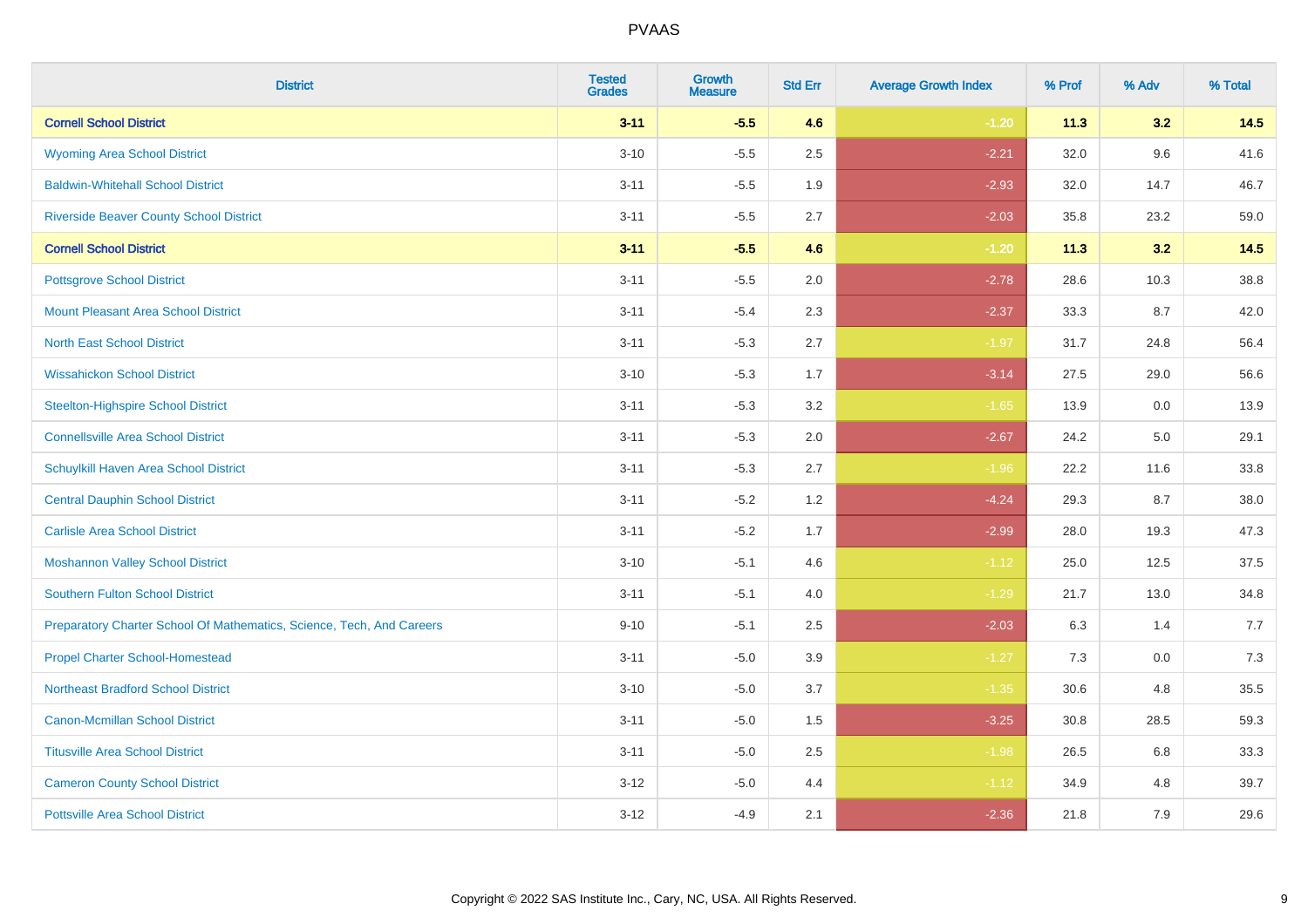| <b>District</b>                              | <b>Tested</b><br><b>Grades</b> | <b>Growth</b><br><b>Measure</b> | <b>Std Err</b> | <b>Average Growth Index</b> | % Prof | % Adv   | % Total |
|----------------------------------------------|--------------------------------|---------------------------------|----------------|-----------------------------|--------|---------|---------|
| <b>Cornell School District</b>               | $3 - 11$                       | $-5.5$                          | 4.6            | $-1.20$                     | 11.3   | 3.2     | 14.5    |
| <b>East Stroudsburg Area School District</b> | $3 - 11$                       | $-4.9$                          | 1.4            | $-3.38$                     | 22.7   | 12.5    | 35.2    |
| <b>North Schuylkill School District</b>      | $3 - 11$                       | $-4.7$                          | 2.2            | $-2.16$                     | 20.2   | 11.7    | 31.9    |
| <b>Troy Area School District</b>             | $3 - 10$                       | $-4.7$                          | 3.2            | $-1.46$                     | 22.8   | 16.5    | 39.2    |
| <b>Shenandoah Valley School District</b>     | $3 - 11$                       | $-4.5$                          | 3.5            | $-1.29$                     | 14.3   | 0.0     | 14.3    |
| <b>Susquehanna Community School District</b> | $3 - 11$                       | $-4.5$                          | 3.8            | $-1.19$                     | 31.9   | 8.8     | 40.7    |
| <b>Penn Cambria School District</b>          | $3 - 11$                       | $-4.5$                          | 2.4            | $-1.86$                     | 27.3   | 15.8    | 43.2    |
| <b>Erie City School District</b>             | $3 - 12$                       | $-4.5$                          | 1.4            | $-3.09$                     | 13.4   | 6.7     | 20.1    |
| <b>Bethlehem Area School District</b>        | $3 - 11$                       | $-4.5$                          | 1.1            | $-3.91$                     | 20.4   | 11.3    | 31.7    |
| <b>Bethel Park School District</b>           | $3 - 11$                       | $-4.4$                          | 1.7            | $-2.62$                     | 40.1   | 27.3    | 67.4    |
| <b>Governor Mifflin School District</b>      | $3 - 11$                       | $-4.4$                          | 1.6            | $-2.69$                     | 30.3   | 7.7     | 38.0    |
| Pocono Mountain School District              | $3 - 12$                       | $-4.3$                          | 1.8            | $-2.43$                     | 35.5   | 17.1    | 52.6    |
| <b>Quakertown Community School District</b>  | $3 - 12$                       | $-4.3$                          | $1.5\,$        | $-2.79$                     | 33.8   | 20.1    | 53.8    |
| <b>Charleroi School District</b>             | $3 - 11$                       | $-4.3$                          | 2.7            | $-1.55$                     | 22.2   | 15.9    | 38.1    |
| <b>Woodland Hills School District</b>        | $3 - 12$                       | $-4.2$                          | 2.5            | $-1.66$                     | 10.1   | 1.4     | 11.5    |
| Urban Pathways 6-12 Charter School           | $6 - 11$                       | $-4.1$                          | 5.7            | $-0.72$                     | 0.0    | $0.0\,$ | $0.0\,$ |
| <b>Southern Lehigh School District</b>       | $3 - 11$                       | $-4.1$                          | 2.1            | $-1.94$                     | 39.3   | 28.0    | 67.2    |
| <b>Kiski Area School District</b>            | $3 - 11$                       | $-4.0$                          | 2.0            | $-1.99$                     | 23.1   | 18.2    | 41.3    |
| <b>Towanda Area School District</b>          | $3 - 11$                       | $-4.0$                          | 2.6            | $-1.52$                     | 24.8   | 9.9     | 34.8    |
| <b>Valley Grove School District</b>          | $3 - 10$                       | $-4.0$                          | 5.5            | $-0.72$                     | 68.4   | 15.8    | 84.2    |
| <b>Springfield Township School District</b>  | $3 - 11$                       | $-3.9$                          | 3.1            | $-1.27$                     | 37.2   | 30.8    | 68.1    |
| <b>Monessen City School District</b>         | $3 - 10$                       | $-3.9$                          | 5.6            | $-0.69$                     | 21.0   | 10.5    | 31.6    |
| <b>Dauphin County Technical School</b>       | $9 - 11$                       | $-3.9$                          | 2.3            | $-1.67$                     | 18.3   | 11.1    | 29.3    |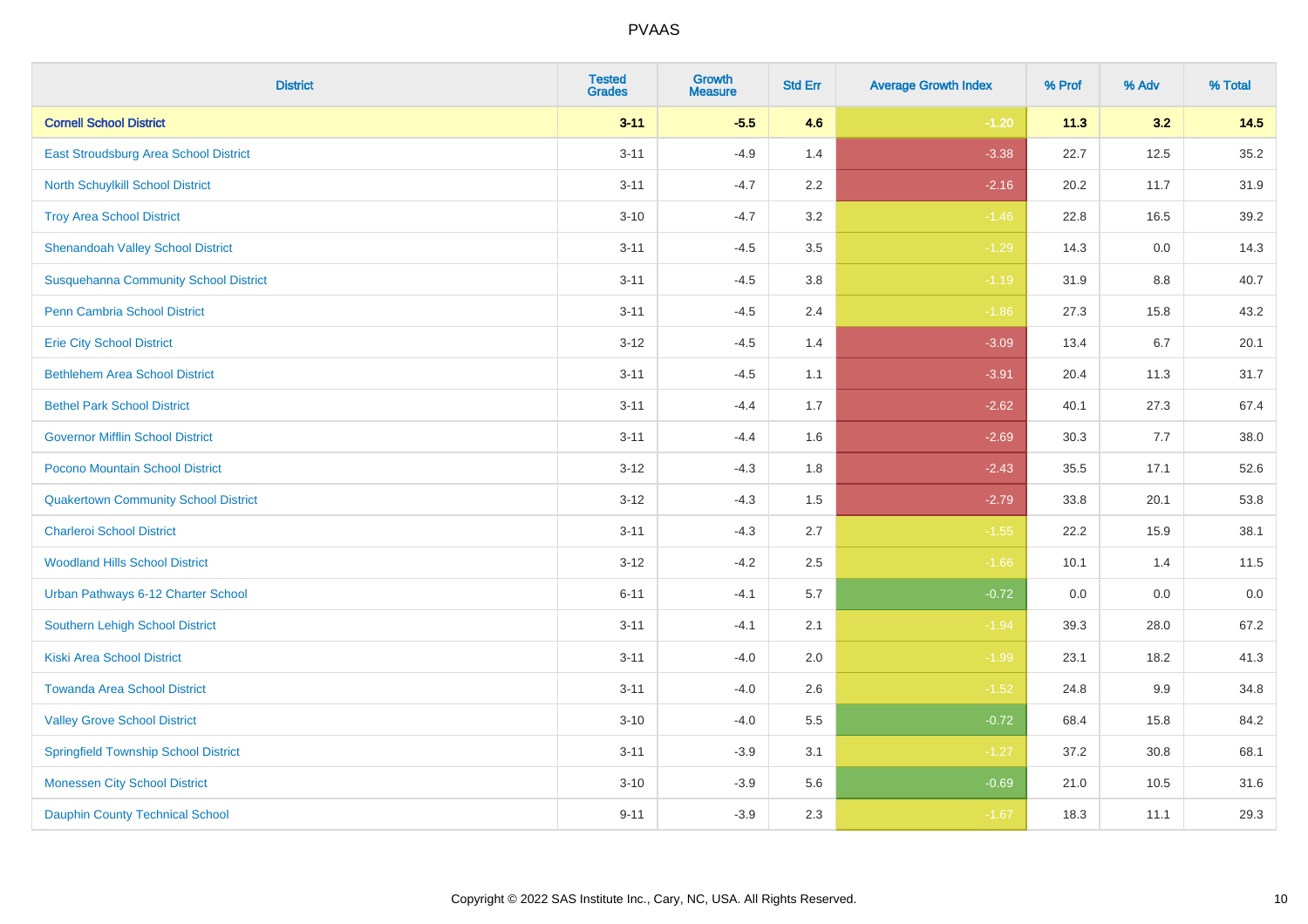| <b>District</b>                                         | <b>Tested</b><br><b>Grades</b> | <b>Growth</b><br><b>Measure</b> | <b>Std Err</b> | <b>Average Growth Index</b> | % Prof | % Adv   | % Total |
|---------------------------------------------------------|--------------------------------|---------------------------------|----------------|-----------------------------|--------|---------|---------|
| <b>Cornell School District</b>                          | $3 - 11$                       | $-5.5$                          | 4.6            | $-1.20$                     | 11.3   | 3.2     | 14.5    |
| <b>Slippery Rock Area School District</b>               | $3 - 11$                       | $-3.8$                          | 2.5            | $-1.56$                     | 30.8   | 21.9    | 52.7    |
| <b>Universal Audenried Charter School</b>               | $9 - 11$                       | $-3.8$                          | 2.5            | $-1.53$                     | 3.0    | 0.5     | 3.5     |
| <b>Laurel Highlands School District</b>                 | $3 - 11$                       | $-3.8$                          | 2.3            | $-1.63$                     | 20.9   | 14.6    | 35.4    |
| <b>Franklin Area School District</b>                    | $3 - 11$                       | $-3.7$                          | 2.6            | $-1.43$                     | 30.5   | 5.9     | 36.4    |
| <b>Parkland School District</b>                         | $3 - 11$                       | $-3.7$                          | 1.2            | $-3.17$                     | 31.4   | 30.6    | 62.0    |
| <b>Chester-Upland School District</b>                   | $3 - 11$                       | $-3.6$                          | 2.6            | $-1.38$                     | 1.6    | $0.0\,$ | 1.6     |
| <b>Sugar Valley Rural Charter School</b>                | $3 - 11$                       | $-3.6$                          | 3.7            | $-0.98$                     | 10.3   | 0.0     | 10.3    |
| <b>Owen J Roberts School District</b>                   | $3 - 11$                       | $-3.5$                          | 1.5            | $-2.27$                     | 36.8   | 24.4    | 61.2    |
| <b>Greater Johnstown School District</b>                | $3 - 11$                       | $-3.5$                          | 2.4            | $-1.45$                     | 10.3   | 1.3     | 11.5    |
| <b>Middletown Area School District</b>                  | $3 - 11$                       | $-3.4$                          | 2.4            | $-1.44$                     | 34.3   | 15.2    | 49.4    |
| <b>Propel Charter School-Montour</b>                    | $3 - 10$                       | $-3.4$                          | 3.6            | $-0.93$                     | 7.7    | 0.0     | 7.7     |
| <b>Mahanoy Area School District</b>                     | $3 - 10$                       | $-3.4$                          | 3.1            | $-1.07$                     | 21.4   | 8.6     | 30.0    |
| <b>Crestwood School District</b>                        | $3 - 11$                       | $-3.4$                          | 2.2            | $-1.52$                     | 33.1   | 21.7    | 54.9    |
| Center For Student Learning Charter School At Pennsbury | $6 - 12$                       | $-3.3$                          | 6.0            | $-0.55$                     | 23.1   | 0.0     | 23.1    |
| <b>Roberto Clemente Charter School</b>                  | $3 - 12$                       | $-3.3$                          | 4.1            | $-0.79$                     | 22.7   | 4.6     | 27.3    |
| <b>Pleasant Valley School District</b>                  | $3 - 11$                       | $-3.3$                          | 1.8            | $-1.80$                     | 28.5   | 10.4    | 39.0    |
| <b>Twin Valley School District</b>                      | $3 - 12$                       | $-3.2$                          | 1.9            | $-1.68$                     | 38.8   | 19.8    | 58.6    |
| <b>Northwest Area School District</b>                   | $3 - 10$                       | $-3.2$                          | 3.3            | $-0.97$                     | 30.4   | 13.0    | 43.5    |
| <b>Susq-Cyber Charter School</b>                        | $9 - 11$                       | $-3.2$                          | 5.8            | $-0.54$                     | 23.8   | 4.8     | 28.6    |
| <b>Oxford Area School District</b>                      | $3 - 11$                       | $-3.1$                          | 1.8            | $-1.77$                     | 27.5   | 14.5    | 42.0    |
| <b>Reynolds School District</b>                         | $3 - 10$                       | $-3.0$                          | 3.5            | $-0.87$                     | 27.3   | 9.1     | 36.4    |
| <b>KIPP Dubois Charter School</b>                       | $9 - 10$                       | $-3.0$                          | 3.1            | $-0.95$                     | 10.0   | 0.0     | 10.0    |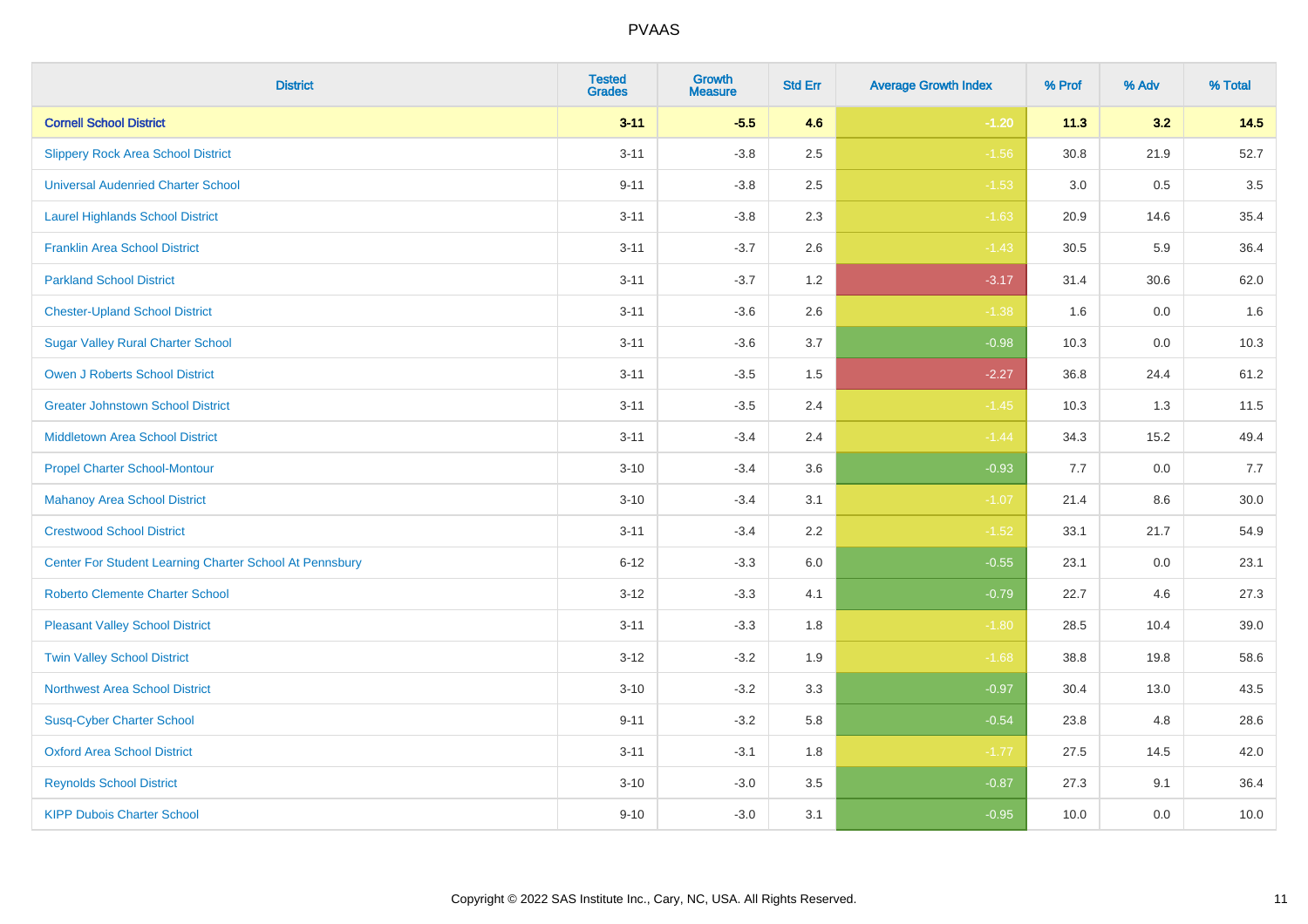| <b>District</b>                             | <b>Tested</b><br><b>Grades</b> | <b>Growth</b><br><b>Measure</b> | <b>Std Err</b> | <b>Average Growth Index</b> | % Prof | % Adv   | % Total |
|---------------------------------------------|--------------------------------|---------------------------------|----------------|-----------------------------|--------|---------|---------|
| <b>Cornell School District</b>              | $3 - 11$                       | $-5.5$                          | 4.6            | $-1.20$                     | 11.3   | 3.2     | 14.5    |
| <b>Northgate School District</b>            | $3 - 11$                       | $-3.0$                          | 3.4            | $-0.85$                     | 35.6   | $6.8\,$ | 42.4    |
| <b>Beaver Area School District</b>          | $3 - 10$                       | $-3.0$                          | 2.5            | $-1.16$                     | 25.8   | 27.8    | 53.6    |
| <b>Minersville Area School District</b>     | $3 - 11$                       | $-2.9$                          | 3.4            | $-0.86$                     | 27.4   | 9.7     | 37.1    |
| <b>Boyertown Area School District</b>       | $3 - 11$                       | $-2.9$                          | 1.4            | $-2.06$                     | 30.8   | 22.6    | 53.4    |
| <b>Bucks County Technical High School</b>   | $9 - 10$                       | $-2.9$                          | 2.2            | $-1.29$                     | 27.7   | 10.4    | 38.2    |
| <b>Rose Tree Media School District</b>      | $3 - 10$                       | $-2.8$                          | 2.1            | $-1.33$                     | 35.2   | 29.6    | 64.8    |
| <b>Carbondale Area School District</b>      | $3 - 10$                       | $-2.8$                          | 3.2            | $-0.87$                     | 27.5   | 2.9     | 30.4    |
| <b>Uniontown Area School District</b>       | $3 - 11$                       | $-2.8$                          | 3.1            | $-0.91$                     | 31.7   | 7.3     | 39.0    |
| <b>Dubois Area School District</b>          | $3 - 11$                       | $-2.8$                          | 2.0            | $-1.37$                     | 35.5   | 19.0    | 54.6    |
| <b>Tri-Valley School District</b>           | $3 - 10$                       | $-2.7$                          | 3.9            | $-0.69$                     | 31.0   | 9.5     | 40.5    |
| Hatboro-Horsham School District             | $3 - 11$                       | $-2.7$                          | 1.6            | $-1.65$                     | 27.9   | 17.9    | 45.8    |
| Hollidaysburg Area School District          | $3 - 11$                       | $-2.7$                          | 1.6            | $-1.64$                     | 32.6   | 15.2    | 47.8    |
| <b>Shamokin Area School District</b>        | $3 - 11$                       | $-2.6$                          | 2.5            | $-1.06$                     | 19.6   | 9.8     | 29.3    |
| <b>Nazareth Area School District</b>        | $3 - 11$                       | $-2.5$                          | 1.7            | $-1.53$                     | 29.2   | 24.6    | 53.8    |
| <b>Mount Union Area School District</b>     | $3 - 10$                       | $-2.5$                          | 2.8            | $-0.89$                     | 19.8   | 5.8     | 25.6    |
| Northwestern Lehigh School District         | $3 - 11$                       | $-2.4$                          | 2.1            | $-1.14$                     | 41.7   | 17.9    | 59.5    |
| <b>Wyomissing Area School District</b>      | $3-12$                         | $-2.4$                          | 2.6            | $-0.92$                     | 25.6   | 28.1    | 53.7    |
| <b>Southeastern Greene School District</b>  | $3 - 10$                       | $-2.3$                          | 4.4            | $-0.53$                     | 29.0   | 9.7     | 38.7    |
| <b>York Academy Regional Charter School</b> | $3 - 11$                       | $-2.3$                          | 4.4            | $-0.52$                     | 23.5   | 2.0     | 25.5    |
| <b>Conneaut School District</b>             | $3 - 12$                       | $-2.3$                          | 2.6            | $-0.91$                     | 27.4   | 9.7     | 37.1    |
| Mastery Charter School - Shoemaker Campus   | $7 - 10$                       | $-2.3$                          | 2.8            | $-0.81$                     | 10.1   | 3.7     | 13.8    |
| Northern Bedford County School District     | $3 - 11$                       | $-2.3$                          | 3.3            | $-0.69$                     | 26.2   | 16.9    | 43.1    |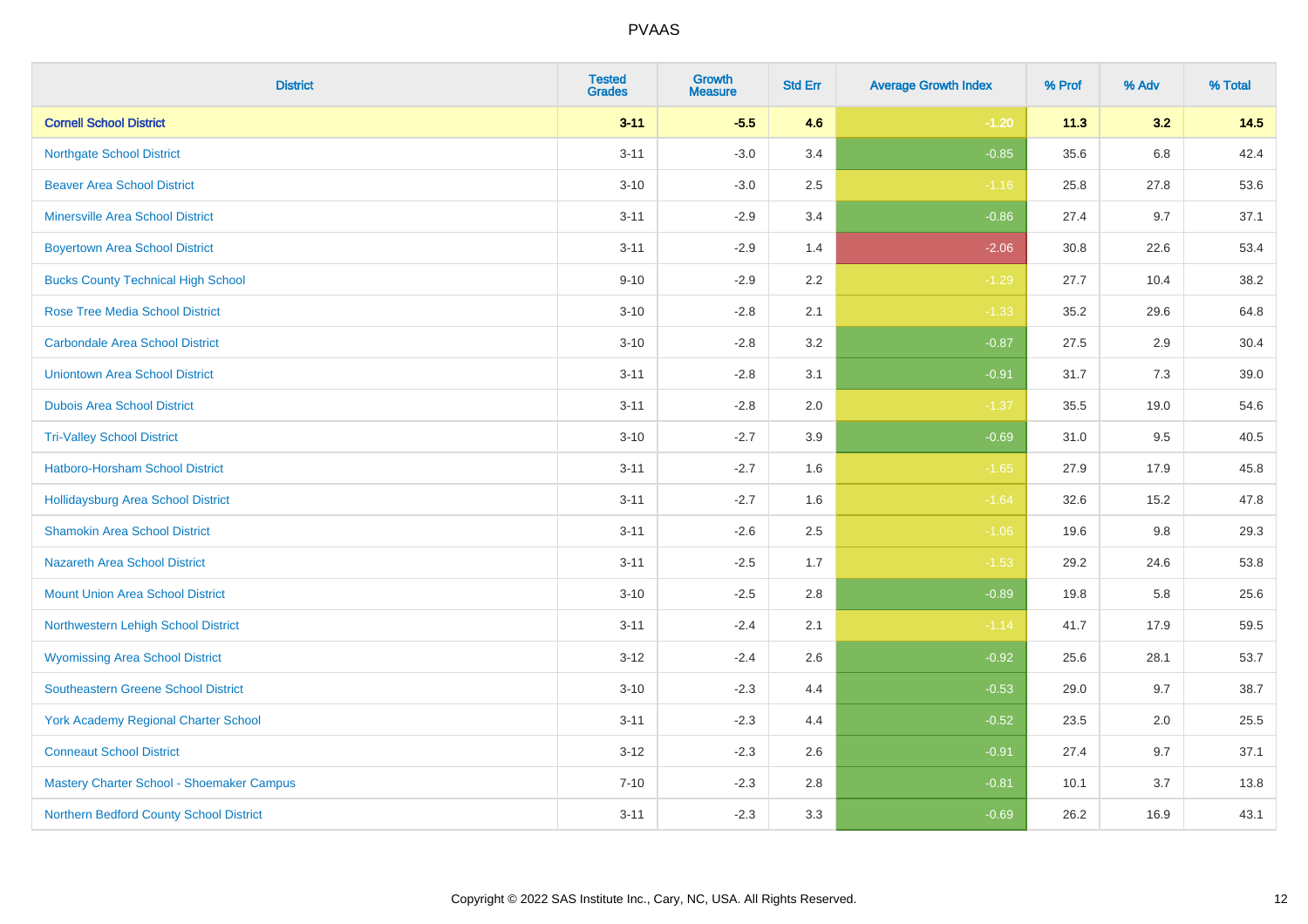| <b>District</b>                                   | <b>Tested</b><br><b>Grades</b> | <b>Growth</b><br><b>Measure</b> | <b>Std Err</b> | <b>Average Growth Index</b> | % Prof | % Adv   | % Total |
|---------------------------------------------------|--------------------------------|---------------------------------|----------------|-----------------------------|--------|---------|---------|
| <b>Cornell School District</b>                    | $3 - 11$                       | $-5.5$                          | 4.6            | $-1.20$                     | 11.3   | 3.2     | 14.5    |
| <b>West Chester Area School District</b>          | $3 - 11$                       | $-2.1$                          | 1.2            | $-1.83$                     | 36.4   | 23.2    | 59.6    |
| <b>New Brighton Area School District</b>          | $3 - 11$                       | $-2.1$                          | 3.2            | $-0.65$                     | 31.5   | 11.1    | 42.6    |
| Propel Charter School - Braddock Hills            | $3 - 11$                       | $-2.1$                          | 3.3            | $-0.63$                     | 4.8    | $3.2\,$ | 8.1     |
| <b>Shaler Area School District</b>                | $3 - 11$                       | $-2.1$                          | 1.8            | $-1.18$                     | 32.0   | 13.0    | 45.0    |
| <b>Carlynton School District</b>                  | $3 - 11$                       | $-2.0$                          | 3.2            | $-0.62$                     | 27.9   | 5.2     | 33.1    |
| Penns Manor Area School District                  | $3 - 12$                       | $-1.9$                          | 3.5            | $-0.55$                     | 24.2   | $3.8\,$ | 28.0    |
| <b>Allegheny Valley School District</b>           | $3 - 11$                       | $-1.9$                          | 3.9            | $-0.48$                     | 31.8   | 11.4    | 43.2    |
| <b>Lakeview School District</b>                   | $3 - 11$                       | $-1.9$                          | 3.5            | $-0.53$                     | 41.5   | 12.3    | 53.8    |
| <b>Farrell Area School District</b>               | $3 - 11$                       | $-1.9$                          | 4.2            | $-0.44$                     | 9.3    | 11.6    | 20.9    |
| <b>Chichester School District</b>                 | $3 - 11$                       | $-1.8$                          | 4.2            | $-0.44$                     | 40.0   | 14.0    | 54.0    |
| <b>Bradford Area School District</b>              | $3 - 12$                       | $-1.8$                          | 2.3            | $-0.79$                     | 31.2   | 16.7    | 47.9    |
| <b>Forest Area School District</b>                | $3 - 11$                       | $-1.8$                          | 4.7            | $-0.37$                     | 18.9   | 15.1    | 34.0    |
| <b>Mastery Charter High School-Lenfest Campus</b> | $7 - 11$                       | $-1.8$                          | 5.8            | $-0.30$                     | 26.3   | 0.0     | 26.3    |
| <b>Albert Gallatin Area School District</b>       | $3 - 11$                       | $-1.7$                          | 2.3            | $-0.72$                     | 31.9   | 20.7    | 52.7    |
| <b>Clairton City School District</b>              | $3 - 11$                       | $-1.6$                          | 5.0            | $-0.32$                     | 3.8    | 0.5     | 4.4     |
| <b>Burrell School District</b>                    | $3 - 11$                       | $-1.5$                          | 3.3            | $-0.44$                     | 27.8   | 17.7    | 45.6    |
| <b>Clearfield Area School District</b>            | $3 - 10$                       | $-1.3$                          | 3.7            | $-0.34$                     | 43.9   | 24.6    | 68.4    |
| <b>Highlands School District</b>                  | $3 - 11$                       | $-1.3$                          | 2.3            | $-0.55$                     | 32.6   | 10.5    | 43.0    |
| <b>Bangor Area School District</b>                | $3 - 12$                       | $-1.2$                          | 2.0            | $-0.60$                     | 25.8   | 12.7    | 38.5    |
| <b>Forest City Regional School District</b>       | $3 - 12$                       | $-1.2$                          | 3.6            | $-0.33$                     | 26.5   | 8.2     | 34.7    |
| <b>Lebanon School District</b>                    | $3 - 11$                       | $-1.2$                          | 1.9            | $-0.63$                     | 15.2   | 6.4     | 21.6    |
| <b>Claysburg-Kimmel School District</b>           | $3 - 11$                       | $-1.2$                          | 5.2            | $-0.22$                     | 5.0    | 0.0     | $5.0\,$ |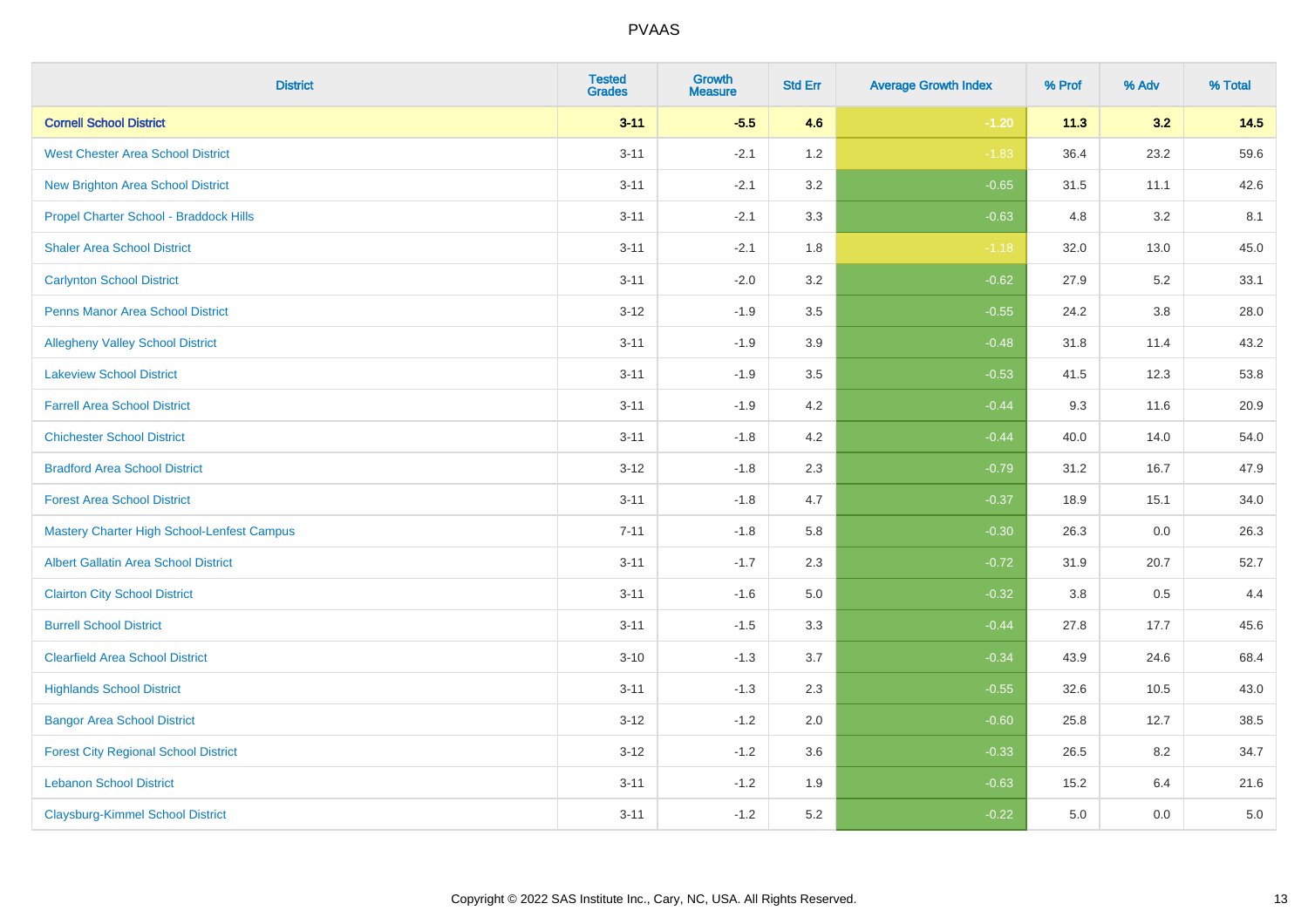| <b>District</b>                           | <b>Tested</b><br><b>Grades</b> | <b>Growth</b><br><b>Measure</b> | <b>Std Err</b> | <b>Average Growth Index</b> | % Prof | % Adv | % Total |
|-------------------------------------------|--------------------------------|---------------------------------|----------------|-----------------------------|--------|-------|---------|
| <b>Cornell School District</b>            | $3 - 11$                       | $-5.5$                          | 4.6            | $-1.20$                     | 11.3   | 3.2   | 14.5    |
| <b>Columbia Borough School District</b>   | $3 - 12$                       | $-1.1$                          | 3.6            | $-0.31$                     | 17.2   | 1.7   | 19.0    |
| <b>Ferndale Area School District</b>      | $3 - 10$                       | $-1.1$                          | 4.1            | $-0.27$                     | 21.0   | 7.9   | 29.0    |
| <b>Norwin School District</b>             | $3 - 11$                       | $-1.1$                          | 1.6            | $-0.70$                     | 37.7   | 27.6  | 65.2    |
| <b>Evergreen Community Charter School</b> | $6 - 11$                       | $-1.1$                          | 4.7            | $-0.23$                     | 34.6   | 26.9  | 61.5    |
| <b>Pine Grove Area School District</b>    | $3 - 11$                       | $-1.1$                          | 3.0            | $-0.36$                     | 29.5   | 14.3  | 43.8    |
| <b>Everett Area School District</b>       | $3 - 11$                       | $-1.1$                          | 3.1            | $-0.34$                     | 34.2   | 13.2  | 47.4    |
| <b>Schuylkill Valley School District</b>  | $3 - 11$                       | $-1.0$                          | 2.2            | $-0.47$                     | 29.8   | 20.2  | 50.0    |
| <b>Westmont Hilltop School District</b>   | $3 - 11$                       | $-1.0$                          | 2.8            | $-0.36$                     | 33.3   | 14.7  | 48.0    |
| South Eastern School District             | $3 - 11$                       | $-1.0$                          | 1.8            | $-0.55$                     | 36.4   | 17.1  | 53.5    |
| <b>Exeter Township School District</b>    | $3 - 11$                       | $-1.0$                          | 1.7            | $-0.58$                     | 27.2   | 15.6  | 42.8    |
| <b>South Allegheny School District</b>    | $3 - 11$                       | $-0.9$                          | 3.1            | $-0.30$                     | 23.8   | 2.5   | 26.2    |
| <b>Palmerton Area School District</b>     | $3 - 11$                       | $-0.9$                          | 2.7            | $-0.34$                     | 34.3   | 14.3  | 48.6    |
| <b>Blacklick Valley School District</b>   | $3 - 11$                       | $-0.9$                          | 3.9            | $-0.23$                     | 7.7    | 7.7   | 15.4    |
| <b>Cranberry Area School District</b>     | $3 - 12$                       | $-0.9$                          | 3.1            | $-0.29$                     | 25.5   | 9.7   | 35.2    |
| <b>MaST Community Charter School</b>      | $3 - 10$                       | $-0.9$                          | 2.5            | $-0.34$                     | 25.0   | 21.6  | 46.6    |
| Lehigh Career & Technical Institute       | $10 - 12$                      | $-0.7$                          | 6.3            | $-0.11$                     | 36.4   | 4.6   | 40.9    |
| Jeannette City School District            | $3 - 11$                       | $-0.7$                          | 3.4            | $-0.20$                     | 26.8   | 4.1   | 30.9    |
| <b>Fort Cherry School District</b>        | $3 - 10$                       | $-0.7$                          | 3.1            | $-0.21$                     | 30.6   | 14.1  | 44.7    |
| Northern Lebanon School District          | $3 - 11$                       | $-0.7$                          | 2.3            | $-0.29$                     | 18.8   | 6.8   | 25.6    |
| South Side Area School District           | $3 - 11$                       | $-0.6$                          | 3.1            | $-0.19$                     | 24.0   | 28.0  | 52.0    |
| <b>Fairfield Area School District</b>     | $3 - 11$                       | $-0.5$                          | 3.6            | $-0.13$                     | 43.9   | 6.1   | 50.0    |
| <b>Portage Area School District</b>       | $3 - 10$                       | $-0.5$                          | 3.3            | $-0.14$                     | 27.0   | 20.6  | 47.6    |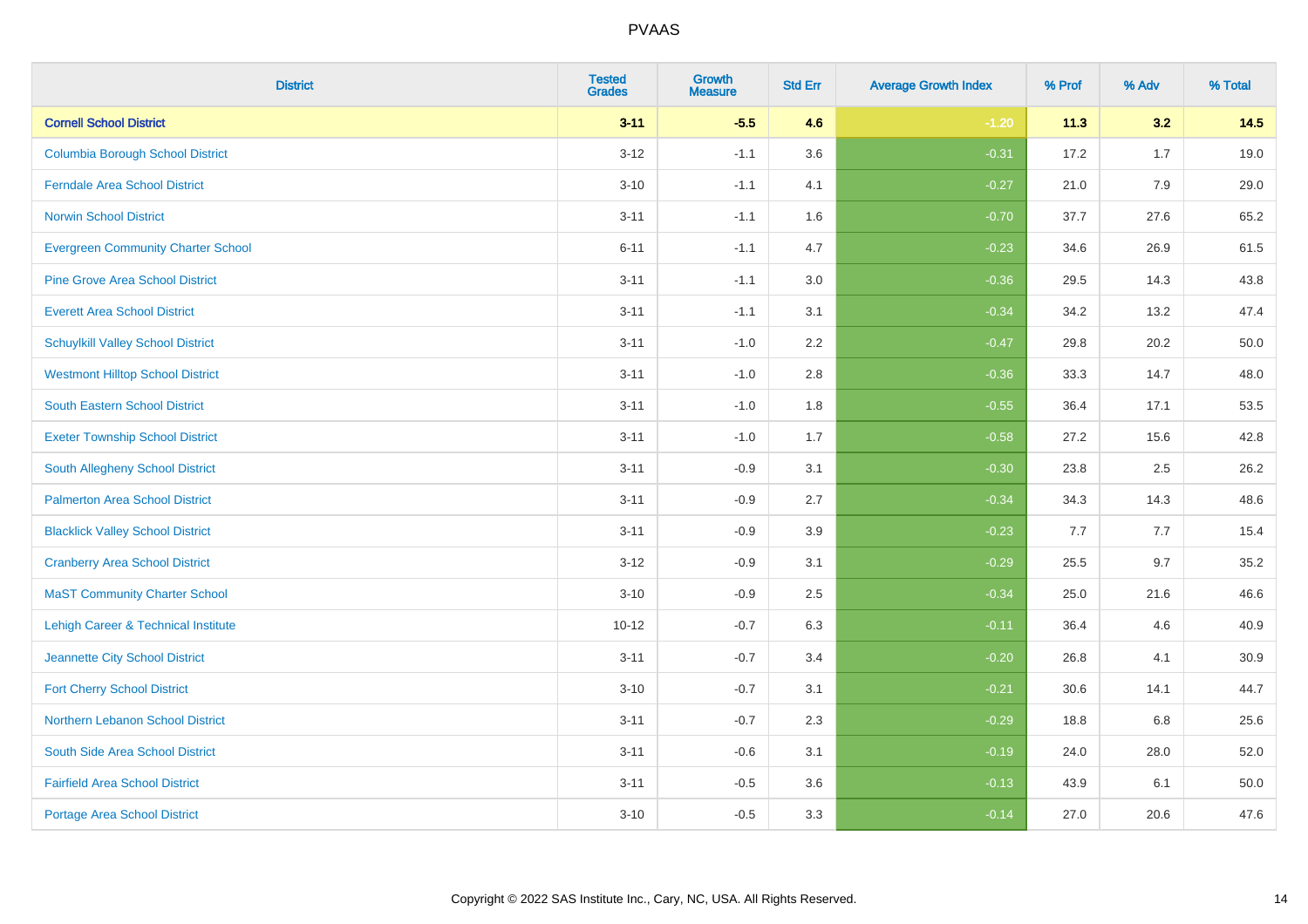| <b>District</b>                                  | <b>Tested</b><br><b>Grades</b> | Growth<br><b>Measure</b> | <b>Std Err</b> | <b>Average Growth Index</b> | % Prof | % Adv | % Total |
|--------------------------------------------------|--------------------------------|--------------------------|----------------|-----------------------------|--------|-------|---------|
| <b>Cornell School District</b>                   | $3 - 11$                       | $-5.5$                   | 4.6            | $-1.20$                     | 11.3   | 3.2   | 14.5    |
| <b>Otto-Eldred School District</b>               | $3 - 11$                       | $-0.5$                   | 3.5            | $-0.13$                     | 35.8   | 10.5  | 46.3    |
| <b>Brockway Area School District</b>             | $3 - 11$                       | $-0.4$                   | 3.5            | $-0.11$                     | 41.2   | 13.8  | 55.0    |
| <b>Central Greene School District</b>            | $3 - 11$                       | $-0.4$                   | 2.5            | $-0.15$                     | 27.8   | 14.8  | 42.6    |
| Northern Cambria School District                 | $3 - 11$                       | $-0.3$                   | 3.4            | $-0.09$                     | 26.5   | 1.2   | 27.7    |
| <b>Wilson Area School District</b>               | $3 - 11$                       | $-0.3$                   | 2.4            | $-0.12$                     | 35.4   | 14.6  | 50.0    |
| <b>Greencastle-Antrim School District</b>        | $3 - 11$                       | $-0.3$                   | 2.0            | $-0.14$                     | 30.9   | 22.2  | 53.1    |
| <b>Harrisburg City School District</b>           | $3 - 11$                       | $-0.2$                   | 2.0            | $-0.11$                     | 6.0    | 2.0   | 8.0     |
| <b>Freeport Area School District</b>             | $3 - 10$                       | $-0.2$                   | 2.1            | $-0.10$                     | 37.4   | 29.8  | 67.2    |
| Southern Tioga School District                   | $3 - 11$                       | $-0.1$                   | 2.8            | $-0.03$                     | 26.3   | 10.3  | 36.6    |
| <b>Warren County School District</b>             | $3 - 11$                       | $-0.1$                   | 1.6            | $-0.06$                     | 26.7   | 9.7   | 36.4    |
| <b>Penn Hills School District</b>                | $3 - 11$                       | 0.0                      | 2.4            | 0.02                        | 18.4   | 7.1   | 25.6    |
| Altoona Area School District                     | $3 - 12$                       | 0.1                      | 1.5            | 0.07                        | 29.0   | 13.8  | 42.8    |
| Community Academy Of Philadelphia Charter School | $3 - 11$                       | 0.1                      | 2.6            | 0.06                        | 9.7    | 2.6   | 12.4    |
| <b>Garnet Valley School District</b>             | $3 - 10$                       | 0.2                      | 1.7            | 0.13                        | 34.9   | 26.4  | 61.3    |
| <b>Central Columbia School District</b>          | $3 - 12$                       | 0.3                      | 2.3            | 0.12                        | 25.4   | 37.6  | 63.0    |
| <b>Ridley School District</b>                    | $3 - 12$                       | 0.3                      | 1.6            | 0.21                        | 32.0   | 10.7  | 42.6    |
| <b>Shippensburg Area School District</b>         | $3 - 11$                       | 0.5                      | 1.8            | 0.26                        | 23.5   | 22.8  | 46.3    |
| <b>Wilson School District</b>                    | $3 - 12$                       | 0.5                      | 1.5            | 0.32                        | 30.4   | 25.5  | 55.9    |
| Pennsylvania Cyber Charter School                | $3 - 11$                       | 0.6                      | 1.5            | 0.37                        | 20.8   | 8.1   | 28.9    |
| Hamburg Area School District                     | $3 - 11$                       | 0.6                      | 2.4            | 0.25                        | 28.0   | 15.5  | 43.6    |
| <b>New Foundations Charter School</b>            | $3 - 11$                       | 0.6                      | 2.2            | 0.29                        | 22.4   | 4.0   | 26.4    |
| <b>Tech Freire Charter School</b>                | $9 - 11$                       | 0.7                      | 2.5            | 0.27                        | 3.6    | 0.0   | 3.6     |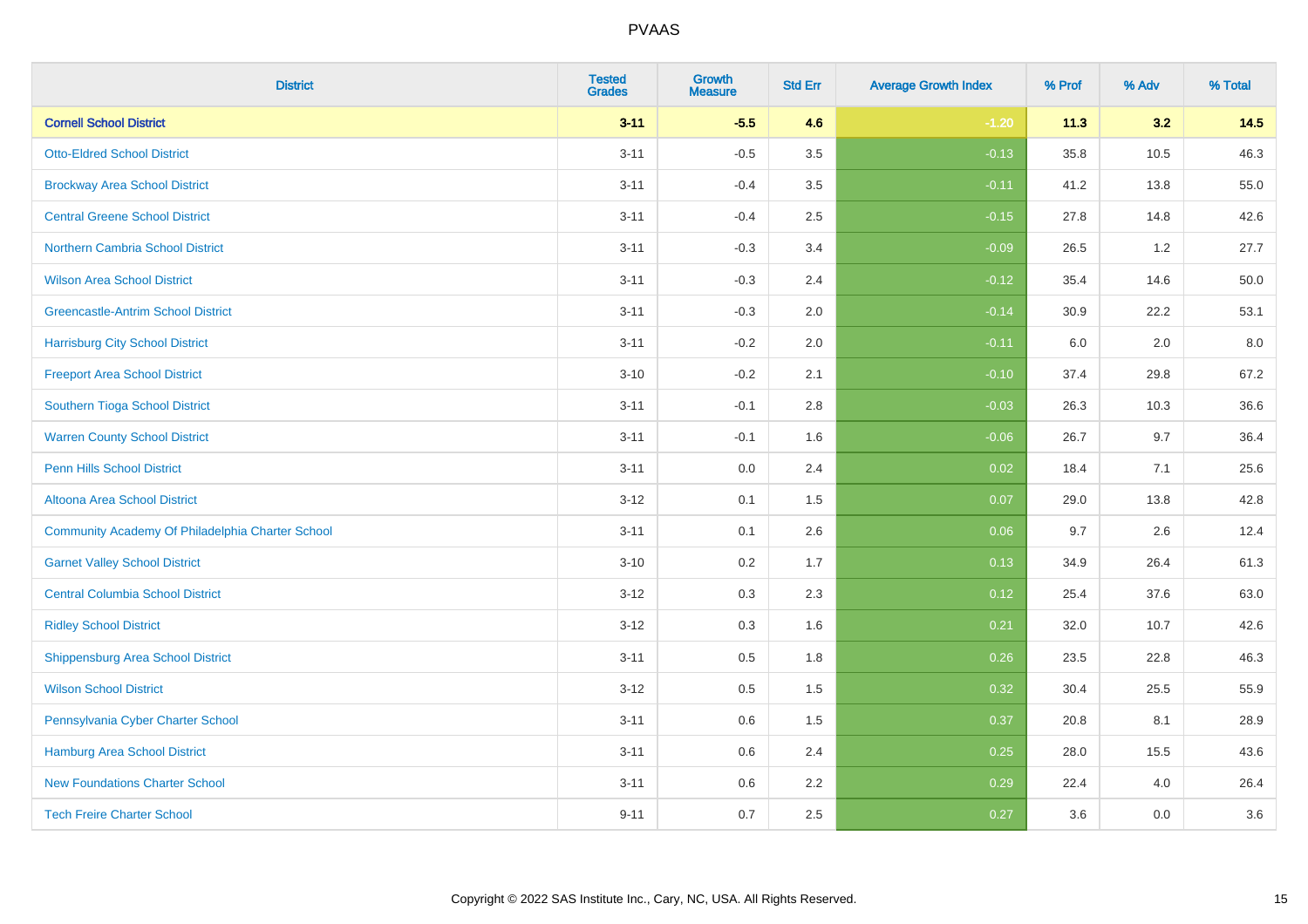| <b>District</b>                                    | <b>Tested</b><br><b>Grades</b> | <b>Growth</b><br><b>Measure</b> | <b>Std Err</b> | <b>Average Growth Index</b> | % Prof | % Adv | % Total |
|----------------------------------------------------|--------------------------------|---------------------------------|----------------|-----------------------------|--------|-------|---------|
| <b>Cornell School District</b>                     | $3 - 11$                       | $-5.5$                          | 4.6            | $-1.20$                     | 11.3   | 3.2   | 14.5    |
| <b>Jersey Shore Area School District</b>           | $3 - 11$                       | $0.7\,$                         | 2.5            | 0.27                        | 39.3   | 13.6  | 52.9    |
| <b>Seneca Valley School District</b>               | $3 - 11$                       | 0.8                             | 1.4            | 0.54                        | 40.6   | 25.2  | 65.8    |
| <b>Marion Center Area School District</b>          | $3 - 10$                       | $0.8\,$                         | 2.9            | 0.27                        | 23.3   | 11.1  | 34.4    |
| <b>Hopewell Area School District</b>               | $3 - 11$                       | 0.8                             | 2.6            | 0.31                        | 34.5   | 12.4  | 46.9    |
| <b>Tidioute Community Charter School</b>           | $3 - 11$                       | 0.8                             | 4.4            | 0.19                        | 18.1   | 6.9   | 25.0    |
| Daniel Boone Area School District                  | $3 - 12$                       | 0.9                             | 1.9            | 0.46                        | 28.9   | 22.0  | 51.0    |
| <b>Abington School District</b>                    | $3 - 10$                       | 0.9                             | 1.6            | 0.57                        | 29.7   | 28.7  | 58.4    |
| <b>Upper Adams School District</b>                 | $3 - 11$                       | 0.9                             | 2.5            | 0.37                        | 33.0   | 17.0  | 50.0    |
| South Williamsport Area School District            | $3 - 10$                       | 0.9                             | 3.1            | 0.31                        | 38.4   | 11.6  | 50.0    |
| <b>Bensalem Township School District</b>           | $3 - 11$                       | 1.0                             | 1.6            | 0.63                        | 24.3   | 10.7  | 34.9    |
| <b>Tulpehocken Area School District</b>            | $3 - 12$                       | 1.0                             | 4.9            | 0.20                        | 11.5   | 23.1  | 34.6    |
| <b>Wattsburg Area School District</b>              | $3 - 11$                       | $1.0\,$                         | 2.7            | 0.36                        | 20.4   | 12.4  | 32.7    |
| <b>Annville-Cleona School District</b>             | $3 - 12$                       | 1.1                             | 2.4            | 0.45                        | 34.8   | 13.6  | 48.5    |
| <b>Upper Moreland Township School District</b>     | $3 - 11$                       | 1.1                             | 2.0            | 0.56                        | 24.8   | 26.6  | 51.3    |
| <b>North Star School District</b>                  | $3 - 11$                       | 1.1                             | 3.3            | 0.34                        | 26.2   | 20.0  | 46.2    |
| Philadelphia Electrical & Tech Charter High School | $10 - 10$                      | 1.2                             | 2.6            | 0.45                        | 0.9    | 0.0   | 0.9     |
| <b>Springfield School District</b>                 | $3 - 11$                       | 1.2                             | 1.7            | 0.69                        | 31.8   | 25.2  | 56.9    |
| <b>Penn-Delco School District</b>                  | $3 - 11$                       | 1.3                             | 1.8            | 0.75                        | 26.5   | 12.6  | 39.1    |
| <b>Brentwood Borough School District</b>           | $3 - 11$                       | 1.3                             | 3.0            | 0.44                        | 20.2   | 16.0  | 36.2    |
| <b>MaST Community Charter School II</b>            | $3 - 10$                       | 1.4                             | 3.0            | 0.45                        | 16.1   | 4.6   | 20.7    |
| <b>Oley Valley School District</b>                 | $3 - 11$                       | 1.4                             | 2.4            | 0.56                        | 37.4   | 23.9  | 61.4    |
| <b>Reach Cyber Charter School</b>                  | $3 - 11$                       | 1.4                             | 3.6            | 0.40                        | 32.9   | 15.2  | 48.1    |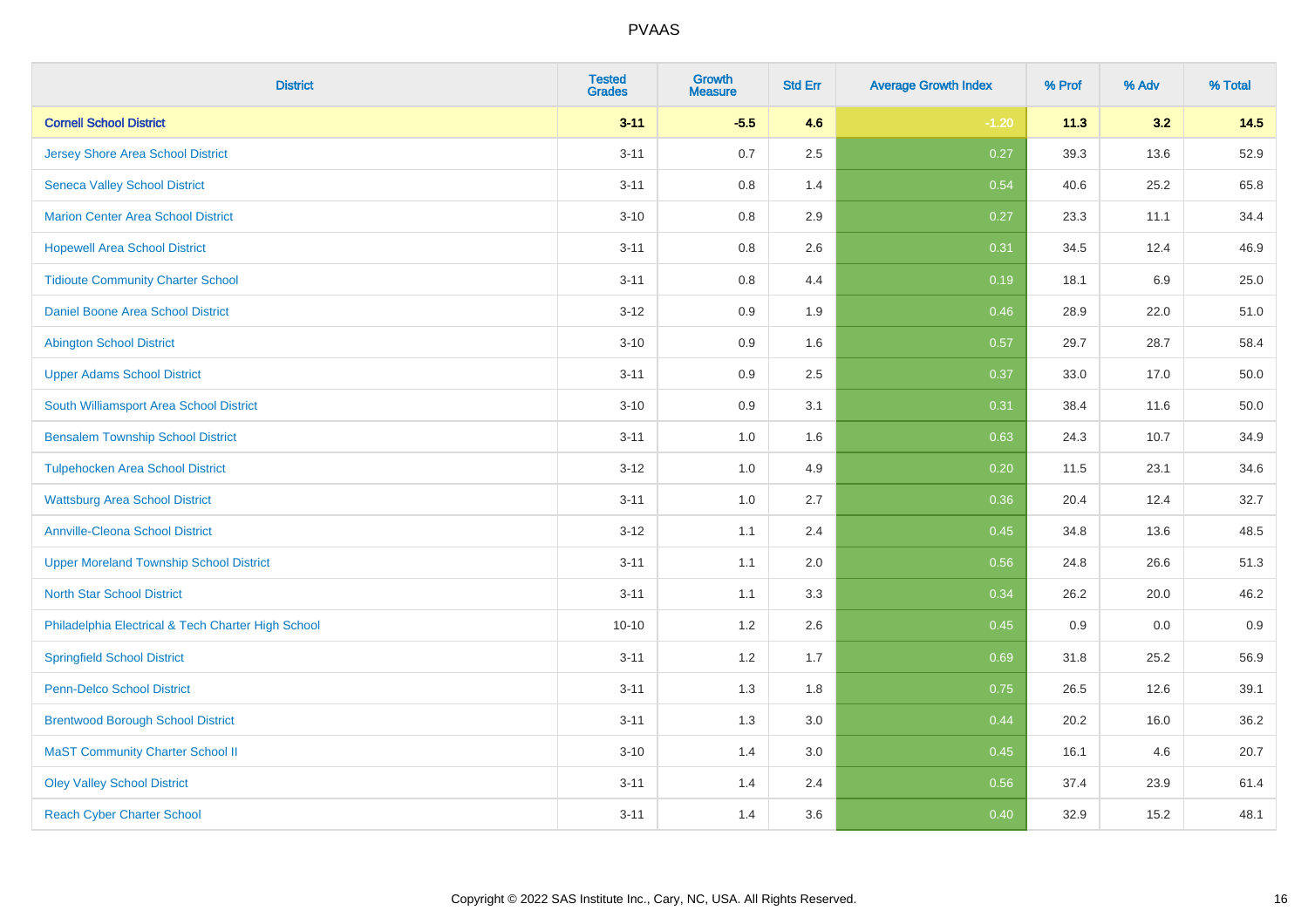| <b>District</b>                           | <b>Tested</b><br><b>Grades</b> | <b>Growth</b><br><b>Measure</b> | <b>Std Err</b> | <b>Average Growth Index</b> | % Prof | % Adv | % Total |
|-------------------------------------------|--------------------------------|---------------------------------|----------------|-----------------------------|--------|-------|---------|
| <b>Cornell School District</b>            | $3 - 11$                       | $-5.5$                          | 4.6            | $-1.20$                     | 11.3   | 3.2   | 14.5    |
| <b>Tunkhannock Area School District</b>   | $3 - 11$                       | 1.4                             | 2.0            | 0.71                        | 29.8   | 18.1  | 47.9    |
| <b>Haverford Township School District</b> | $3 - 11$                       | 1.4                             | 1.4            | 1.05                        | 36.7   | 26.3  | 63.0    |
| <b>Centennial School District</b>         | $3 - 10$                       | 1.5                             | 1.5            | 0.98                        | 23.6   | 12.4  | 36.0    |
| <b>Moon Area School District</b>          | $3 - 11$                       | 1.5                             | 1.8            | 0.86                        | 34.5   | 25.5  | 60.0    |
| <b>Avella Area School District</b>        | $3 - 12$                       | 1.6                             | 4.7            | 0.34                        | 34.8   | 7.2   | 42.0    |
| Juniata Valley School District            | $3 - 11$                       | 1.6                             | 3.2            | 0.51                        | 23.1   | 9.4   | 32.5    |
| <b>Shenango Area School District</b>      | $3 - 11$                       | 1.7                             | 3.2            | 0.52                        | 41.4   | 13.8  | 55.3    |
| <b>Lewisburg Area School District</b>     | $3 - 11$                       | 1.7                             | 2.4            | 0.72                        | 35.9   | 35.9  | 71.8    |
| <b>Forest Hills School District</b>       | $3 - 11$                       | 1.8                             | 2.5            | 0.71                        | 28.8   | 10.3  | 39.1    |
| West Jefferson Hills School District      | $3 - 11$                       | 1.9                             | 1.9            | 0.99                        | 34.8   | 27.3  | 62.1    |
| <b>Pottstown School District</b>          | $3 - 12$                       | 2.0                             | 2.2            | 0.88                        | 19.4   | 6.2   | 25.6    |
| <b>Blackhawk School District</b>          | $3 - 11$                       | 2.0                             | 2.3            | 0.87                        | 34.6   | 20.7  | 55.3    |
| <b>Bethlehem-Center School District</b>   | $3 - 10$                       | 2.1                             | 3.5            | 0.59                        | 32.3   | 4.6   | 36.9    |
| Esperanza Academy Charter School          | $4 - 11$                       | 2.1                             | 2.1            | 1.01                        | 14.2   | 3.6   | 17.8    |
| <b>Upper Dublin School District</b>       | $3 - 12$                       | 2.1                             | 1.8            | 1.19                        | 34.7   | 30.0  | 64.7    |
| <b>Solanco School District</b>            | $3 - 11$                       | 2.2                             | 1.8            | 1.18                        | 27.2   | 15.0  | 42.3    |
| <b>Mercer Area School District</b>        | $3 - 11$                       | 2.2                             | 3.1            | 0.70                        | 24.4   | 11.8  | 36.2    |
| <b>Belmont Charter School</b>             | $3 - 10$                       | 2.2                             | 3.4            | 0.64                        | 5.3    | 1.8   | $7.0$   |
| <b>West Shore School District</b>         | $3 - 12$                       | 2.2                             | 1.3            | 1.68                        | 31.8   | 15.2  | 47.1    |
| Mt Lebanon School District                | $3 - 11$                       | 2.4                             | 1.3            | 1.79                        | 39.3   | 37.4  | 76.8    |
| <b>Conestoga Valley School District</b>   | $3 - 11$                       | 2.4                             | 1.7            | 1.43                        | 35.0   | 23.5  | 58.5    |
| <b>South Western School District</b>      | $3 - 12$                       | 2.5                             | 1.7            | 1.48                        | 36.2   | 19.7  | 55.9    |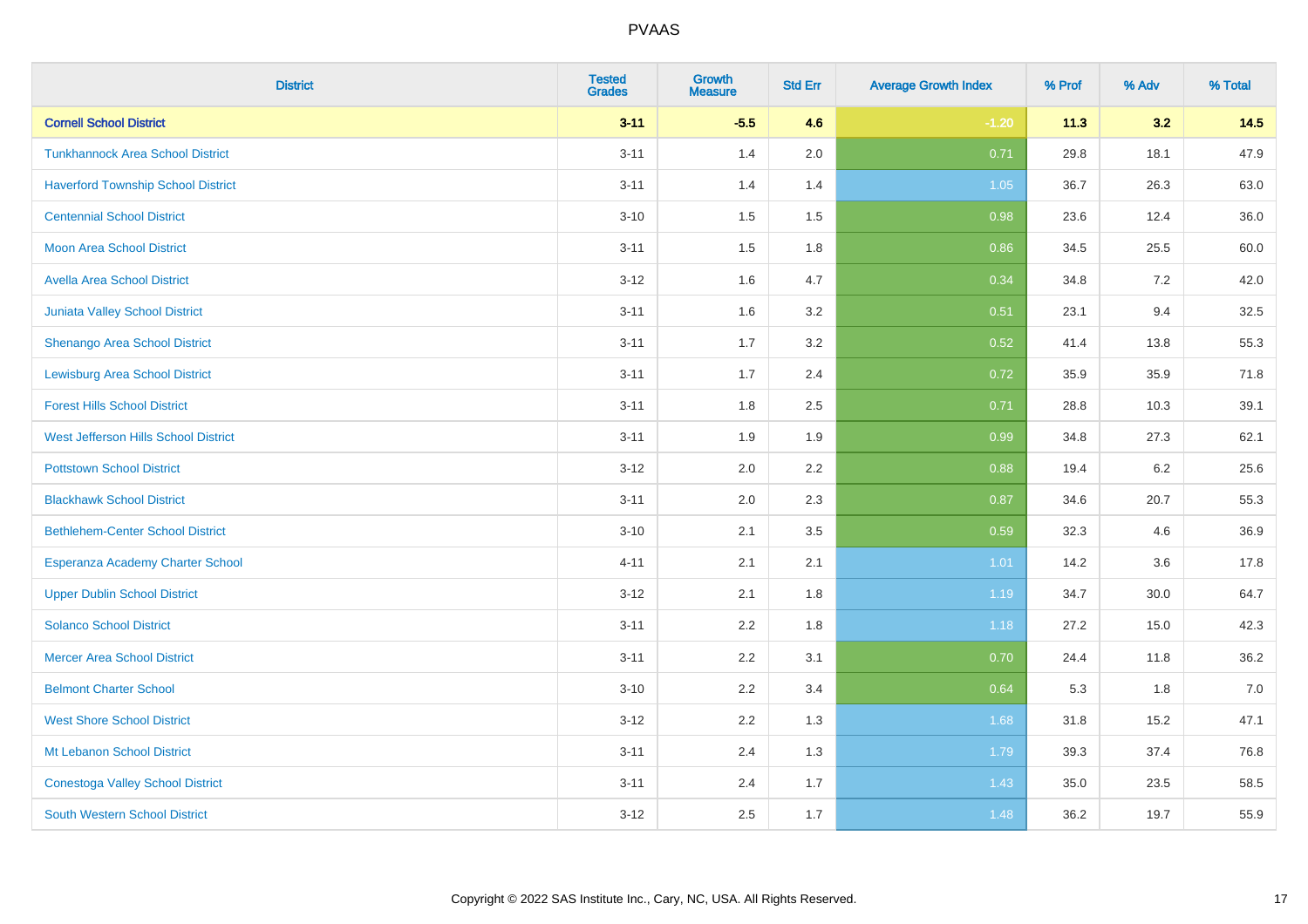| <b>District</b>                                 | <b>Tested</b><br><b>Grades</b> | <b>Growth</b><br><b>Measure</b> | <b>Std Err</b> | <b>Average Growth Index</b> | % Prof | % Adv | % Total |
|-------------------------------------------------|--------------------------------|---------------------------------|----------------|-----------------------------|--------|-------|---------|
| <b>Cornell School District</b>                  | $3 - 11$                       | $-5.5$                          | 4.6            | $-1.20$                     | 11.3   | 3.2   | 14.5    |
| <b>Bermudian Springs School District</b>        | $3 - 11$                       | 2.5                             | 2.4            | 1.05                        | 31.8   | 23.5  | 55.3    |
| <b>Sullivan County School District</b>          | $3 - 10$                       | 2.5                             | 4.3            | 0.58                        | 43.6   | 7.7   | 51.3    |
| <b>Union School District</b>                    | $3 - 12$                       | 2.5                             | 3.7            | 0.69                        | 17.9   | 10.4  | 28.4    |
| <b>School Lane Charter School</b>               | $3 - 11$                       | 2.6                             | 3.6            | 0.72                        | 23.1   | 18.7  | 41.8    |
| <b>Williams Valley School District</b>          | $3 - 11$                       | 2.6                             | 3.7            | 0.69                        | 17.0   | 5.1   | 22.0    |
| <b>Austin Area School District</b>              | $3 - 11$                       | 2.6                             | 6.0            | 0.43                        | 25.0   | 18.8  | 43.8    |
| <b>Athens Area School District</b>              | $3 - 11$                       | 2.6                             | 2.3            | 1.11                        | 34.9   | 12.3  | 47.3    |
| <b>Perkiomen Valley School District</b>         | $3 - 11$                       | 2.7                             | 1.5            | 1.83                        | 35.0   | 25.3  | 60.3    |
| <b>Mastery Charter School - Pickett Campus</b>  | $6 - 10$                       | 2.7                             | 4.2            | 0.65                        | 20.6   | 0.0   | 20.6    |
| <b>Eastern Lancaster County School District</b> | $3 - 12$                       | 2.9                             | 3.2            | 0.91                        | 35.2   | 36.4  | 71.6    |
| <b>Ringgold School District</b>                 | $3 - 11$                       | 2.9                             | 2.2            | 1.32                        | 23.8   | 13.3  | 37.1    |
| <b>Penn-Trafford School District</b>            | $3 - 11$                       | 2.9                             | 1.8            | 1.68                        | 46.3   | 26.2  | 72.5    |
| <b>Waynesboro Area School District</b>          | $3 - 12$                       | 3.0                             | 1.8            | 1.67                        | 26.0   | 23.5  | 49.5    |
| <b>Gateway School District</b>                  | $3 - 11$                       | 3.1                             | 2.0            | 1.55                        | 35.7   | 18.5  | 54.2    |
| Northampton Area School District                | $3 - 11$                       | 3.2                             | 1.5            | 2.05                        | 29.8   | 17.9  | 47.7    |
| <b>Clarion Area School District</b>             | $3 - 11$                       | 3.2                             | 3.7            | 0.88                        | 31.7   | 13.3  | 45.0    |
| <b>North Clarion County School District</b>     | $3 - 12$                       | 3.4                             | 4.1            | 0.83                        | 45.0   | 18.8  | 63.8    |
| <b>Fort Leboeuf School District</b>             | $3 - 11$                       | 3.5                             | 2.2            | 1.58                        | 32.0   | 16.8  | 48.8    |
| <b>Bellwood-Antis School District</b>           | $3 - 10$                       | 3.5                             | 2.8            | 1.24                        | 40.9   | 19.4  | 60.2    |
| <b>Keystone Central School District</b>         | $3 - 11$                       | 3.6                             | 1.8            | 2.04                        | 27.1   | 14.6  | 41.8    |
| <b>Western Wayne School District</b>            | $3 - 11$                       | 3.6                             | 2.6            | 1.39                        | 30.8   | 16.2  | 47.0    |
| <b>Midd-West School District</b>                | $3 - 11$                       | 3.6                             | 2.6            | 1.42                        | 28.6   | 25.0  | 53.6    |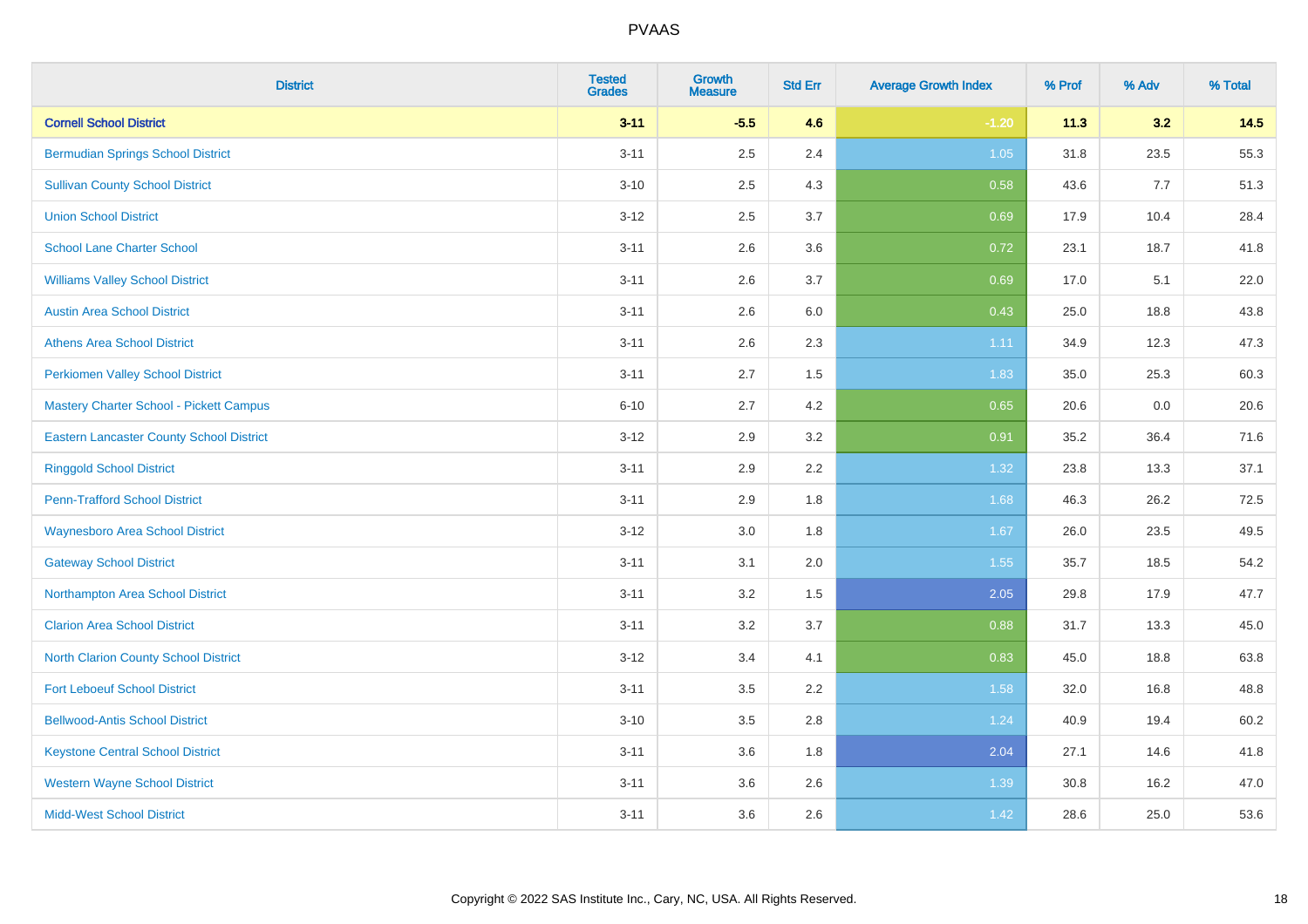| <b>District</b>                                    | <b>Tested</b><br><b>Grades</b> | <b>Growth</b><br><b>Measure</b> | <b>Std Err</b> | <b>Average Growth Index</b> | % Prof | % Adv | % Total |
|----------------------------------------------------|--------------------------------|---------------------------------|----------------|-----------------------------|--------|-------|---------|
| <b>Cornell School District</b>                     | $3 - 11$                       | $-5.5$                          | 4.6            | $-1.20$                     | 11.3   | 3.2   | 14.5    |
| <b>Sharpsville Area School District</b>            | $3 - 11$                       | 3.8                             | 3.7            | 1.04                        | 41.1   | 23.2  | 64.3    |
| <b>Newport School District</b>                     | $3 - 12$                       | 3.8                             | 3.3            | 1.17                        | 38.8   | 10.4  | 49.2    |
| <b>Northeastern York School District</b>           | $3 - 11$                       | $3.8\,$                         | 1.8            | 2.11                        | 32.7   | 21.0  | 53.7    |
| <b>Spring Grove Area School District</b>           | $3 - 11$                       | 3.9                             | 2.0            | 1.90                        | 30.0   | 23.0  | 53.0    |
| Susquehanna Township School District               | $3 - 12$                       | 3.9                             | 2.7            | 1.45                        | 19.0   | 13.1  | 32.0    |
| <b>Southeast Delco School District</b>             | $3 - 10$                       | 3.9                             | 3.5            | 1.12                        | 18.6   | 3.4   | 22.0    |
| <b>Brownsville Area School District</b>            | $3 - 12$                       | 3.9                             | 3.8            | 1.04                        | 22.0   | 8.5   | 30.5    |
| <b>Chestnut Ridge School District</b>              | $3 - 12$                       | 4.0                             | 2.9            | 1.38                        | 33.2   | 11.0  | 44.2    |
| <b>Eastern Lebanon County School District</b>      | $3 - 11$                       | 4.0                             | 2.1            | 1.89                        | 23.5   | 11.5  | 35.0    |
| Philipsburg-Osceola Area School District           | $3 - 11$                       | 4.1                             | 3.0            | 1.37                        | 22.5   | 16.2  | 38.8    |
| <b>Commonwealth Charter Academy Charter School</b> | $3 - 10$                       | 4.2                             | 1.6            | 2.68                        | 27.0   | 15.6  | 42.5    |
| <b>Bloomsburg Area School District</b>             | $3 - 10$                       | 4.3                             | 3.4            | $1.26$                      | 36.5   | 20.6  | 57.1    |
| <b>Purchase Line School District</b>               | $3 - 12$                       | 4.3                             | 3.3            | 1.30                        | 32.3   | 9.0   | 41.4    |
| <b>Reading School District</b>                     | $3 - 11$                       | 4.3                             | 1.2            | 3.71                        | 16.8   | 6.0   | 22.8    |
| South Middleton School District                    | $3 - 11$                       | 4.4                             | 2.2            | 1.95                        | 31.1   | 16.4  | 47.5    |
| Downingtown Area School District                   | $3 - 11$                       | 4.4                             | 1.1            | 4.06                        | 30.1   | 32.0  | 62.2    |
| Pennsylvania Virtual Charter School                | $3 - 11$                       | 4.4                             | 3.4            | 1.31                        | 29.8   | 21.2  | 51.0    |
| <b>Red Lion Area School District</b>               | $3 - 11$                       | 4.5                             | 1.9            | 2.31                        | 32.3   | 21.5  | 53.8    |
| <b>Mckeesport Area School District</b>             | $3 - 12$                       | 4.6                             | 2.2            | 2.14                        | 21.1   | 4.4   | 25.5    |
| <b>Central Valley School District</b>              | $3 - 10$                       | 4.7                             | 2.6            | 1.83                        | 37.8   | 18.5  | 56.3    |
| East Pennsboro Area School District                | $3 - 11$                       | 4.8                             | 2.1            | 2.26                        | 36.8   | 16.9  | 53.7    |
| <b>Conemaugh Township Area School District</b>     | $3 - 12$                       | 4.8                             | 3.5            | 1.39                        | 30.9   | 27.8  | 58.8    |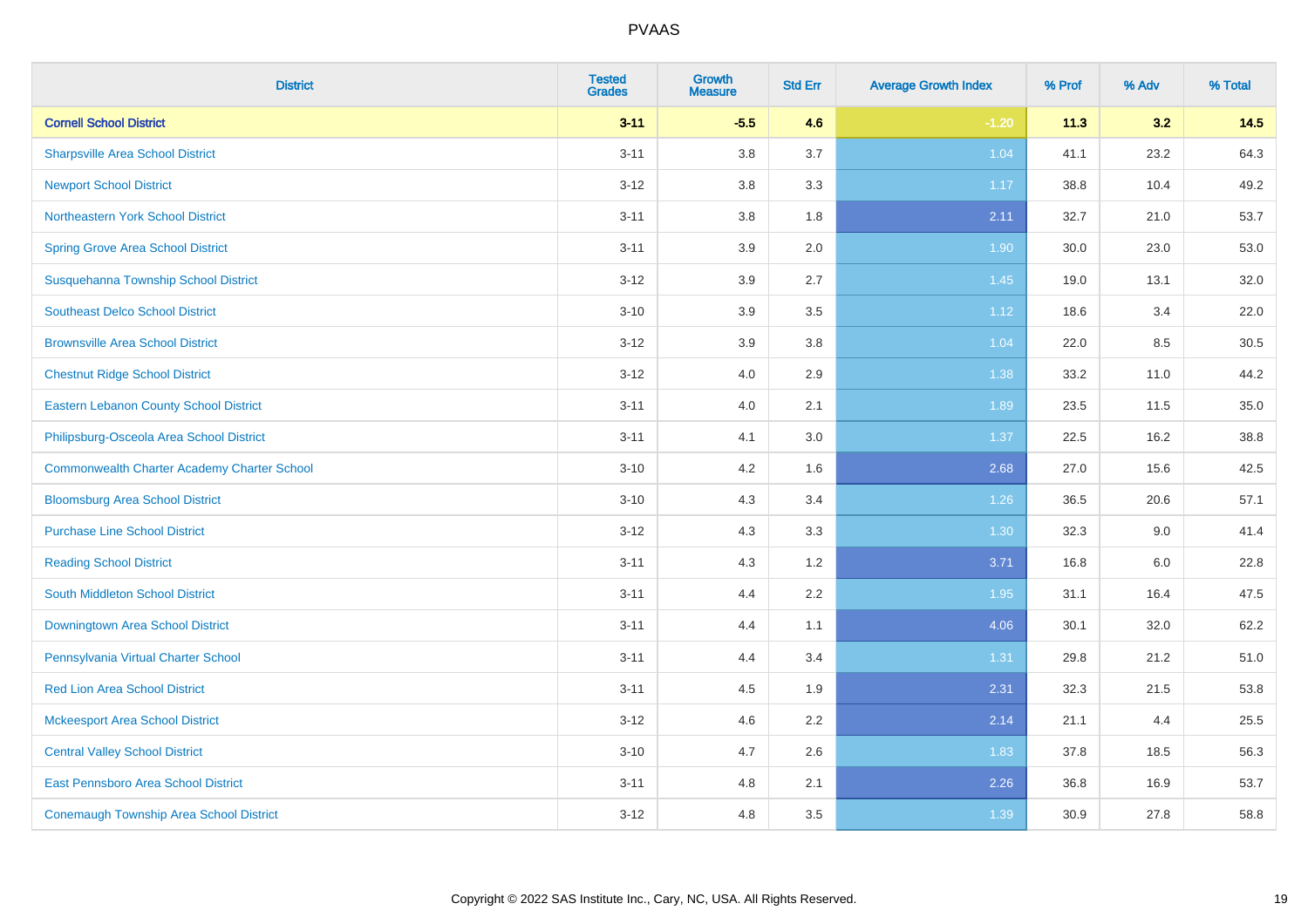| <b>District</b>                                | <b>Tested</b><br><b>Grades</b> | <b>Growth</b><br><b>Measure</b> | <b>Std Err</b> | <b>Average Growth Index</b> | % Prof | % Adv | % Total |
|------------------------------------------------|--------------------------------|---------------------------------|----------------|-----------------------------|--------|-------|---------|
| <b>Cornell School District</b>                 | $3 - 11$                       | $-5.5$                          | 4.6            | $-1.20$                     | 11.3   | 3.2   | 14.5    |
| <b>Wallingford-Swarthmore School District</b>  | $3 - 10$                       | 5.0                             | $2.2\,$        | 2.25                        | 33.3   | 37.1  | 70.4    |
| Johnsonburg Area School District               | $3 - 11$                       | 5.0                             | 3.9            | 1.27                        | 35.5   | 11.8  | 47.4    |
| Aspira Bilingual Cyber Charter School          | $3 - 11$                       | 5.1                             | 5.8            | 0.87                        | 4.8    | 0.0   | 4.8     |
| Hope For Hyndman Charter School                | $3 - 11$                       | 5.1                             | 5.8            | 0.88                        | 14.3   | 7.1   | 21.4    |
| <b>Lower Dauphin School District</b>           | $3 - 11$                       | 5.3                             | 1.8            | 3.03                        | 30.6   | 26.8  | 57.5    |
| <b>Great Valley School District</b>            | $3 - 11$                       | 5.4                             | 2.0            | 2.77                        | 33.8   | 33.5  | 67.3    |
| <b>Galeton Area School District</b>            | $3 - 11$                       | 5.4                             | 5.4            | 1.01                        | 33.3   | 22.2  | 55.6    |
| <b>Pennsbury School District</b>               | $3 - 11$                       | 5.6                             | 1.3            | 4.38                        | 37.7   | 27.7  | 65.4    |
| <b>Crawford Central School District</b>        | $3 - 11$                       | 5.7                             | 2.1            | 2.71                        | 26.4   | 15.8  | 42.1    |
| <b>Wyalusing Area School District</b>          | $3 - 12$                       | 5.7                             | 3.2            | 1.78                        | 38.6   | 12.9  | 51.4    |
| <b>Upper Perkiomen School District</b>         | $3 - 11$                       | 5.7                             | 1.9            | 3.04                        | 25.4   | 19.9  | 45.4    |
| <b>Sayre Area School District</b>              | $3 - 11$                       | 5.8                             | 3.2            | 1.81                        | 30.3   | 21.0  | 51.3    |
| <b>Smethport Area School District</b>          | $3 - 12$                       | 5.8                             | 3.8            | 1.52                        | 24.6   | 20.0  | 44.6    |
| <b>Brandywine Heights Area School District</b> | $3 - 11$                       | 5.8                             | 2.6            | 2.27                        | 27.7   | 28.6  | 56.2    |
| <b>Halifax Area School District</b>            | $3 - 11$                       | 5.8                             | 3.5            | 1.64                        | 32.1   | 18.9  | 50.9    |
| <b>Salisbury Township School District</b>      | $3 - 11$                       | 5.8                             | 3.6            | 1.62                        | 24.4   | 12.6  | 37.0    |
| Huntingdon Area School District                | $3 - 11$                       | 5.8                             | 2.6            | 2.28                        | 27.8   | 17.4  | 45.2    |
| <b>Donegal School District</b>                 | $3 - 12$                       | 5.9                             | 2.2            | 2.72                        | 34.1   | 23.1  | 57.2    |
| Saint Marys Area School District               | $3 - 11$                       | 6.0                             | 2.2            | 2.69                        | 35.4   | 18.3  | 53.7    |
| South Fayette Township School District         | $3 - 11$                       | 6.0                             | 1.8            | 3.33                        | 32.2   | 38.3  | 70.5    |
| <b>Hazleton Area School District</b>           | $3 - 11$                       | 6.0                             | 1.6            | 3.85                        | 20.5   | 9.0   | 29.5    |
| <b>Penncrest School District</b>               | $3 - 11$                       | 6.0                             | 1.9            | 3.24                        | 31.1   | 16.9  | 48.0    |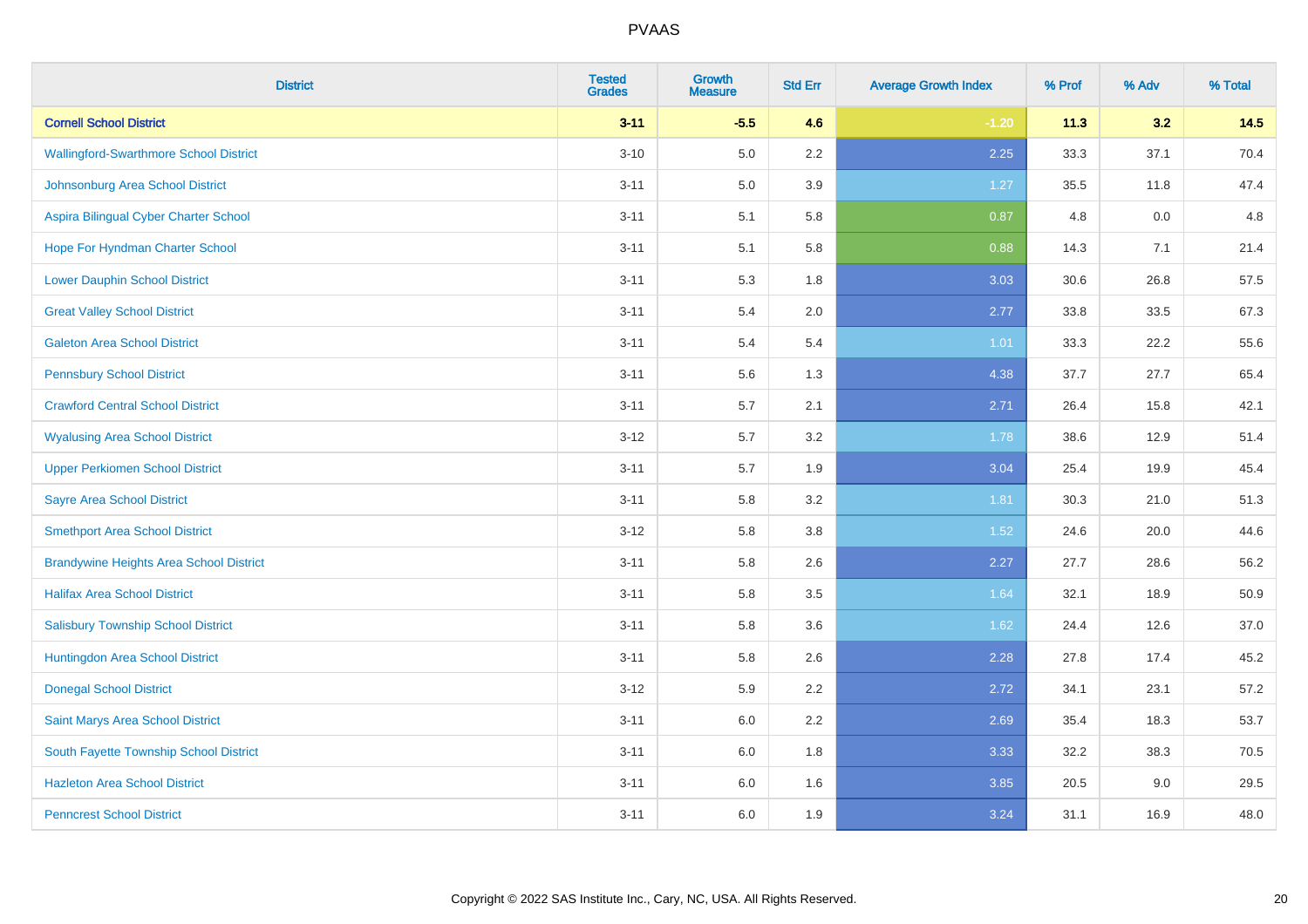| <b>District</b>                                | <b>Tested</b><br><b>Grades</b> | <b>Growth</b><br><b>Measure</b> | <b>Std Err</b> | <b>Average Growth Index</b> | % Prof | % Adv | % Total |
|------------------------------------------------|--------------------------------|---------------------------------|----------------|-----------------------------|--------|-------|---------|
| <b>Cornell School District</b>                 | $3 - 11$                       | $-5.5$                          | 4.6            | $-1.20$                     | 11.3   | 3.2   | 14.5    |
| <b>Multicultural Academy Charter School</b>    | $9 - 11$                       | 6.0                             | 3.4            | 1.77                        | 12.3   | 0.0   | 12.3    |
| Northern Lehigh School District                | $3 - 12$                       | 6.1                             | 2.5            | 2.42                        | 21.4   | 18.0  | 39.3    |
| <b>South Butler County School District</b>     | $3 - 10$                       | 6.3                             | 2.2            | 2.80                        | 37.8   | 19.2  | 57.0    |
| <b>United School District</b>                  | $3 - 11$                       | 6.3                             | 3.3            | 1.89                        | 38.8   | 16.3  | 55.0    |
| <b>Easton Area School District</b>             | $3 - 12$                       | 6.3                             | 1.3            | 4.91                        | 24.1   | 13.0  | 37.1    |
| <b>Bedford Area School District</b>            | $3 - 11$                       | 6.4                             | 2.4            | 2.68                        | 31.0   | 20.6  | 51.6    |
| People For People Charter School               | $3 - 12$                       | 6.4                             | 5.6            | 1.15                        | 2.4    | 0.0   | 2.4     |
| <b>Tamaqua Area School District</b>            | $3 - 12$                       | 6.5                             | 2.4            | 2.72                        | 34.3   | 17.5  | 51.8    |
| <b>Port Allegany School District</b>           | $3 - 11$                       | $6.5\,$                         | 3.7            | 1.74                        | 26.4   | 11.3  | 37.7    |
| 21st Century Cyber Charter School              | $6 - 12$                       | 6.6                             | 2.1            | 3.16                        | 29.0   | 21.8  | 50.8    |
| <b>Mars Area School District</b>               | $3 - 10$                       | 6.6                             | 1.9            | 3.45                        | 36.7   | 32.4  | 69.1    |
| <b>Mastery Charter School - Hardy Williams</b> | $3 - 11$                       | 6.6                             | 3.0            | 2.21                        | 24.7   | 1.2   | 25.9    |
| <b>Bellefonte Area School District</b>         | $3 - 11$                       | 6.7                             | 2.0            | 3.34                        | 28.8   | 21.5  | 50.2    |
| <b>Abington Heights School District</b>        | $3 - 11$                       | 6.7                             | 1.7            | 4.00                        | 33.8   | 31.7  | 65.5    |
| Pennsylvania Distance Learning Charter School  | $3 - 12$                       | 6.8                             | 3.4            | 1.99                        | 19.8   | 6.2   | 25.9    |
| <b>Northern Potter School District</b>         | $3 - 12$                       | 6.8                             | 4.6            | 1.48                        | 30.6   | 11.1  | 41.7    |
| Northern Tioga School District                 | $3 - 12$                       | $6.8\,$                         | 2.6            | 2.64                        | 25.0   | 16.9  | 41.9    |
| <b>Brookville Area School District</b>         | $3 - 11$                       | 6.8                             | 3.1            | 2.19                        | 46.1   | 14.6  | 60.7    |
| <b>Ephrata Area School District</b>            | $3 - 11$                       | 6.8                             | 1.7            | 4.08                        | 31.6   | 17.1  | 48.8    |
| <b>Muncy School District</b>                   | $3 - 11$                       | 6.9                             | 3.3            | 2.12                        | 37.6   | 18.8  | 56.4    |
| <b>William Penn School District</b>            | $3 - 12$                       | 7.0                             | 1.9            | 3.61                        | 14.0   | 7.2   | 21.3    |
| <b>Bentworth School District</b>               | $3 - 11$                       | 7.0                             | 3.0            | 2.36                        | 26.6   | 17.0  | 43.6    |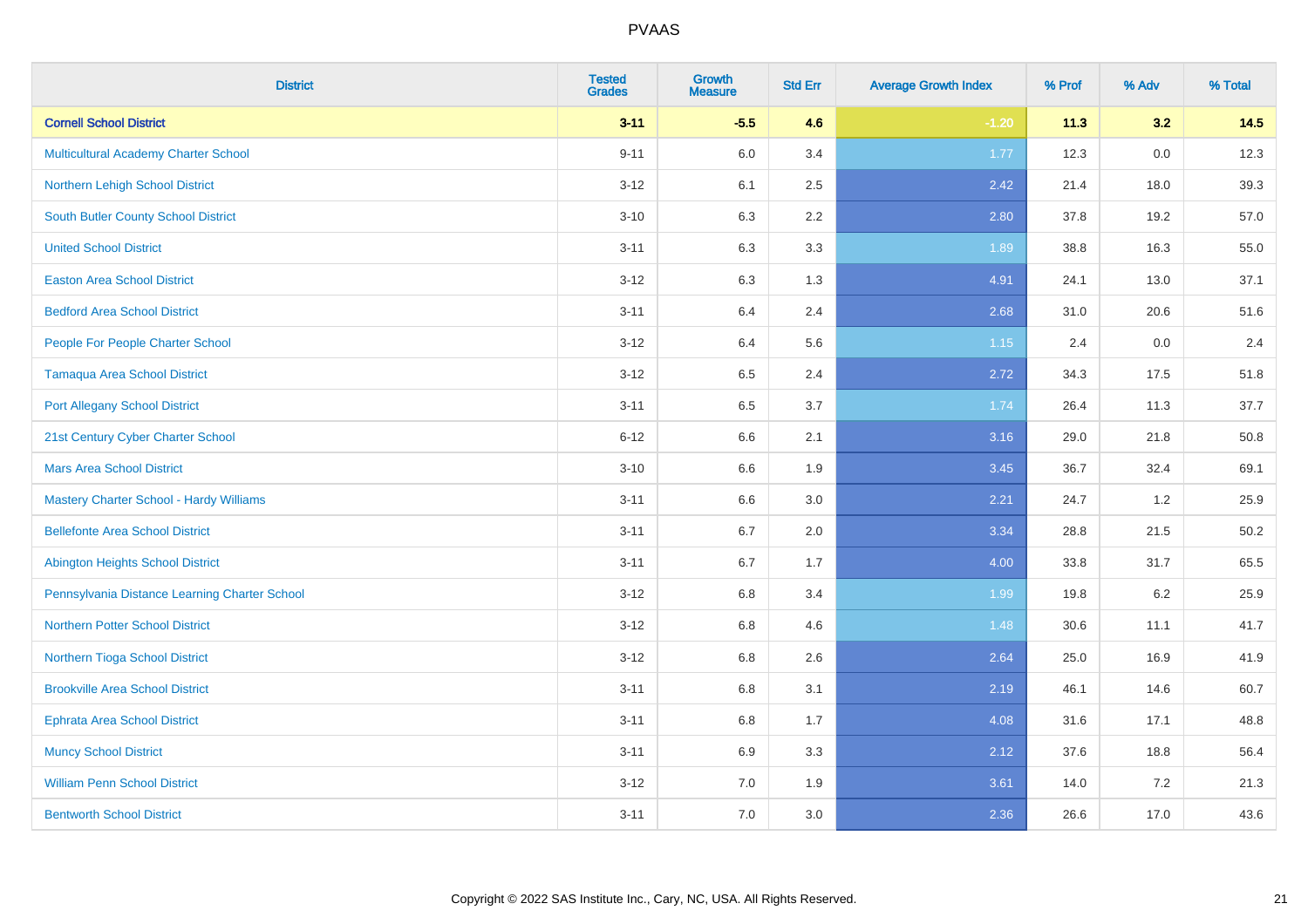| <b>District</b>                               | <b>Tested</b><br><b>Grades</b> | Growth<br><b>Measure</b> | <b>Std Err</b> | <b>Average Growth Index</b> | % Prof | % Adv | % Total |
|-----------------------------------------------|--------------------------------|--------------------------|----------------|-----------------------------|--------|-------|---------|
| <b>Cornell School District</b>                | $3 - 11$                       | $-5.5$                   | 4.6            | $-1.20$                     | 11.3   | 3.2   | 14.5    |
| Leechburg Area School District                | $3 - 11$                       | 7.0                      | 3.9            | 1.79                        | 37.7   | 4.9   | 42.6    |
| <b>Penn Manor School District</b>             | $3 - 11$                       | 7.1                      | 1.5            | 4.82                        | 26.7   | 20.5  | 47.2    |
| <b>Elizabethtown Area School District</b>     | $3 - 12$                       | 7.1                      | 1.7            | 4.19                        | 36.4   | 27.6  | 64.0    |
| <b>Esperanza Cyber Charter School</b>         | $3 - 11$                       | 7.1                      | 6.1            | 1.15                        | 8.8    | 2.9   | 11.8    |
| <b>Conrad Weiser Area School District</b>     | $3 - 11$                       | 7.1                      | 2.1            | 3.34                        | 28.2   | 14.4  | 42.6    |
| Dr Robert Ketterer Charter School Inc         | $6 - 12$                       | 7.1                      | 4.3            | 1.66                        | 7.3    | 1.7   | 9.0     |
| <b>Dover Area School District</b>             | $3 - 12$                       | 7.1                      | 1.9            | 3.78                        | 33.0   | 18.7  | 51.7    |
| <b>Phoenixville Area School District</b>      | $3 - 11$                       | 7.3                      | 1.8            | 3.96                        | 32.3   | 27.6  | 59.8    |
| <b>York Suburban School District</b>          | $3 - 11$                       | 7.4                      | 2.1            | 3.55                        | 24.9   | 31.2  | 56.1    |
| <b>Pennridge School District</b>              | $3 - 10$                       | 7.4                      | 1.5            | 5.10                        | 32.0   | 27.6  | 59.6    |
| <b>Hampton Township School District</b>       | $3 - 11$                       | 7.4                      | 2.0            | 3.79                        | 37.9   | 39.2  | 77.0    |
| <b>Radnor Township School District</b>        | $3 - 12$                       | 7.5                      | 1.9            | 4.03                        | 33.0   | 38.3  | 71.3    |
| <b>Stroudsburg Area School District</b>       | $3 - 11$                       | 7.5                      | 1.6            | 4.70                        | 30.4   | 18.3  | 48.7    |
| <b>Bald Eagle Area School District</b>        | $3 - 11$                       | 7.6                      | 2.5            | 3.00                        | 31.6   | 15.6  | 47.3    |
| <b>Conewago Valley School District</b>        | $3 - 12$                       | 7.6                      | 1.7            | 4.46                        | 41.3   | 19.4  | 60.6    |
| <b>Avon Grove School District</b>             | $3 - 10$                       | 7.6                      | 1.4            | 5.29                        | 33.7   | 33.2  | 67.0    |
| <b>Juniata County School District</b>         | $3 - 12$                       | 7.7                      | 2.0            | 3.81                        | 22.9   | 18.9  | 41.8    |
| <b>Palisades School District</b>              | $3 - 11$                       | 7.7                      | 2.9            | 2.66                        | 27.8   | 20.3  | 48.1    |
| <b>Keystone School District</b>               | $3 - 11$                       | 7.8                      | 5.7            | 1.37                        | 35.0   | 45.0  | 80.0    |
| <b>Glendale School District</b>               | $3 - 10$                       | 7.9                      | 3.5            | 2.25                        | 42.6   | 9.3   | 51.8    |
| <b>Mastery Charter School - Thomas Campus</b> | $3 - 10$                       | 7.9                      | 5.7            | 1.39                        | 12.5   | 0.0   | 12.5    |
| Pennsylvania Leadership Charter School        | $3 - 11$                       | 8.0                      | 1.9            | 4.22                        | 33.1   | 27.8  | 60.9    |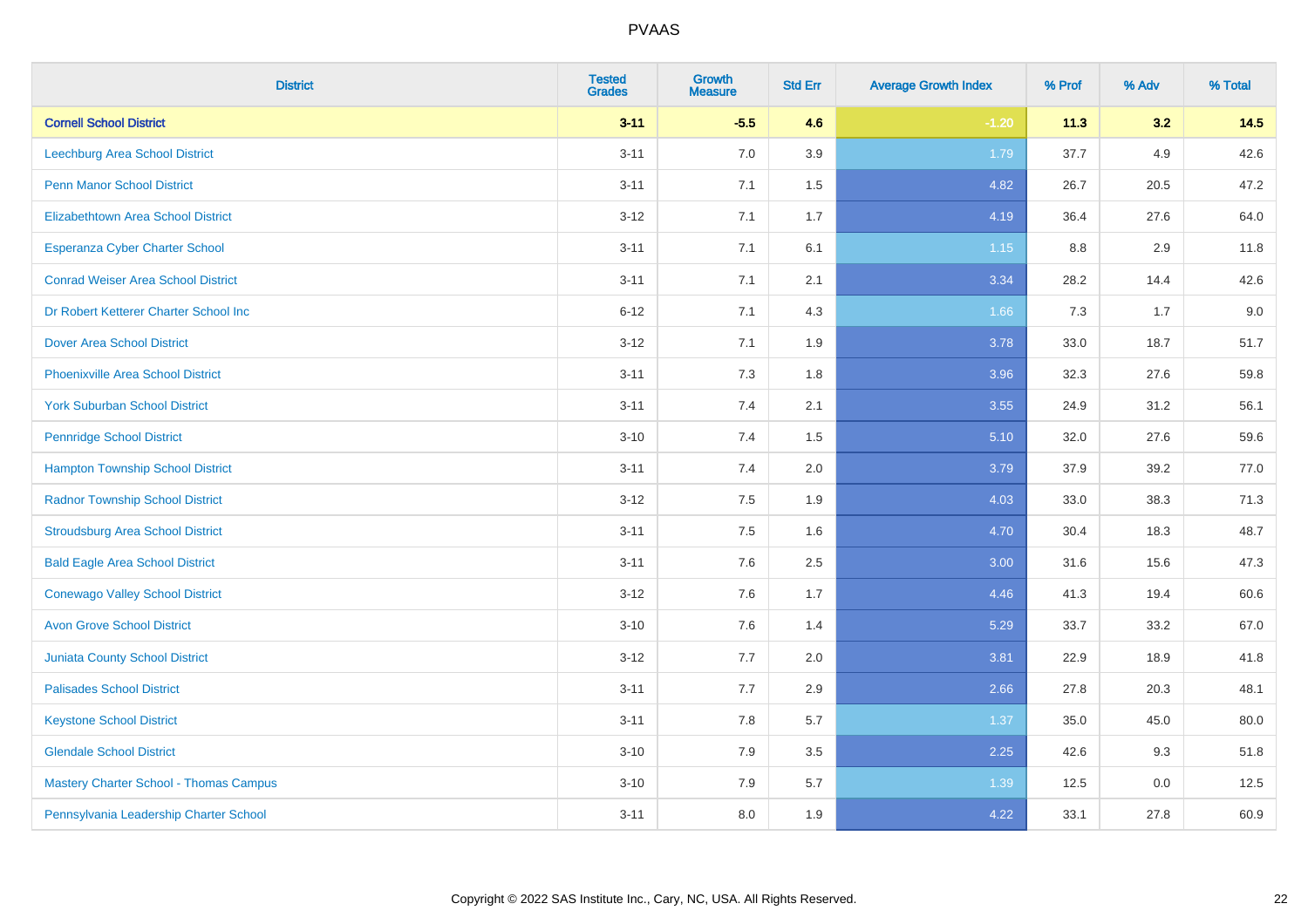| <b>District</b>                                | <b>Tested</b><br><b>Grades</b> | <b>Growth</b><br><b>Measure</b> | <b>Std Err</b> | <b>Average Growth Index</b> | % Prof | % Adv | % Total |
|------------------------------------------------|--------------------------------|---------------------------------|----------------|-----------------------------|--------|-------|---------|
| <b>Cornell School District</b>                 | $3 - 11$                       | $-5.5$                          | 4.6            | $-1.20$                     | 11.3   | 3.2   | 14.5    |
| <b>Dallas School District</b>                  | $3 - 11$                       | 8.1                             | 2.1            | 3.87                        | 32.4   | 22.4  | 54.8    |
| <b>Benton Area School District</b>             | $3 - 10$                       | 8.1                             | 4.0            | 2.01                        | 35.7   | 28.6  | 64.3    |
| <b>Cornwall-Lebanon School District</b>        | $3 - 11$                       | 8.2                             | 1.6            | 5.24                        | 28.0   | 20.5  | 48.6    |
| <b>Blue Ridge School District</b>              | $3 - 11$                       | 8.3                             | 3.7            | 2.24                        | 29.6   | 9.3   | 38.9    |
| <b>Fairview School District</b>                | $3 - 11$                       | 8.3                             | 2.4            | 3.43                        | 41.9   | 34.9  | 76.7    |
| <b>Canton Area School District</b>             | $3 - 11$                       | 8.4                             | 2.9            | 2.92                        | 13.8   | 23.0  | 36.8    |
| Northern York County School District           | $3 - 11$                       | 8.4                             | 1.8            | 4.63                        | 24.3   | 23.1  | 47.4    |
| <b>Neshaminy School District</b>               | $3 - 11$                       | 8.6                             | 1.3            | 6.56                        | 31.3   | 23.9  | 55.2    |
| Oil City Area School District                  | $3 - 11$                       | 8.6                             | 2.4            | 3.56                        | 29.1   | 13.1  | 42.2    |
| <b>West Allegheny School District</b>          | $3 - 12$                       | 8.6                             | 2.0            | 4.34                        | 37.3   | 27.2  | 64.5    |
| <b>Lower Moreland Township School District</b> | $3 - 11$                       | 8.7                             | 2.0            | 4.35                        | 38.2   | 33.2  | 71.4    |
| <b>Tredyffrin-Easttown School District</b>     | $3 - 10$                       | 8.7                             | 2.4            | 3.57                        | 35.2   | 35.8  | 71.0    |
| <b>Homer-Center School District</b>            | $3 - 11$                       | 8.8                             | 3.5            | 2.53                        | 38.0   | 17.7  | 55.8    |
| <b>Kane Area School District</b>               | $3 - 10$                       | 8.8                             | 2.9            | 3.07                        | 31.4   | 19.8  | 51.2    |
| <b>Wallenpaupack Area School District</b>      | $3 - 11$                       | $8.8\,$                         | 2.1            | 4.28                        | 28.5   | 18.9  | 47.4    |
| <b>East Penn School District</b>               | $3 - 11$                       | 8.9                             | 1.2            | 7.61                        | 32.8   | 26.4  | 59.2    |
| <b>Spring Cove School District</b>             | $3 - 11$                       | 9.1                             | 2.4            | 3.77                        | 31.8   | 25.4  | 57.1    |
| <b>Millcreek Township School District</b>      | $3 - 11$                       | 9.1                             | 1.4            | 6.61                        | 34.5   | 30.1  | 64.6    |
| <b>Pine-Richland School District</b>           | $3 - 11$                       | 9.3                             | 1.7            | 5.56                        | 42.3   | 35.8  | 78.1    |
| <b>Valley View School District</b>             | $3 - 11$                       | 9.3                             | 2.2            | 4.18                        | 26.6   | 23.1  | 49.7    |
| <b>Kutztown Area School District</b>           | $3 - 12$                       | 9.3                             | 2.8            | 3.34                        | 38.5   | 14.6  | 53.2    |
| <b>Apollo-Ridge School District</b>            | $3 - 12$                       | 9.5                             | 3.0            | 3.23                        | 34.0   | 9.4   | 43.4    |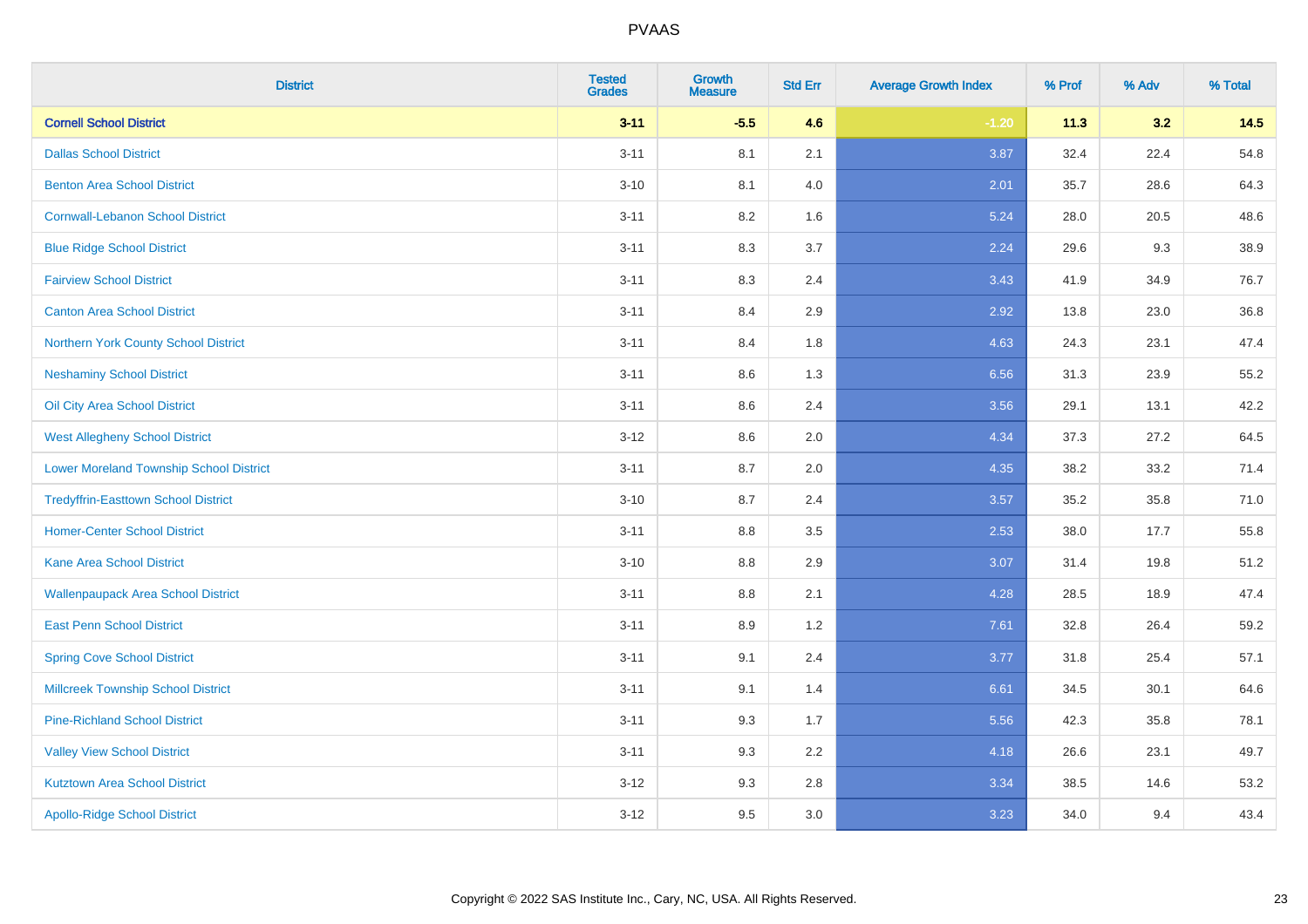| <b>District</b>                          | <b>Tested</b><br><b>Grades</b> | <b>Growth</b><br><b>Measure</b> | <b>Std Err</b> | <b>Average Growth Index</b> | % Prof | % Adv | % Total |
|------------------------------------------|--------------------------------|---------------------------------|----------------|-----------------------------|--------|-------|---------|
| <b>Cornell School District</b>           | $3 - 11$                       | $-5.5$                          | 4.6            | $-1.20$                     | 11.3   | 3.2   | 14.5    |
| <b>Avon Grove Charter School</b>         | $3 - 11$                       | 9.8                             | 3.1            | 3.18                        | 32.4   | 26.0  | 58.4    |
| <b>Armstrong School District</b>         | $3 - 11$                       | 9.8                             | 1.6            | 6.22                        | 32.8   | 24.6  | 57.4    |
| <b>Oswayo Valley School District</b>     | $3 - 12$                       | 9.9                             | 5.1            | 1.93                        | 26.5   | 44.1  | 70.6    |
| <b>Fleetwood Area School District</b>    | $3 - 10$                       | 10.4                            | 2.0            | 5.19                        | 31.7   | 25.8  | 57.5    |
| <b>Warrior Run School District</b>       | $3 - 11$                       | 10.5                            | 2.7            | 3.86                        | 34.1   | 16.8  | 50.9    |
| <b>Manheim Township School District</b>  | $3 - 12$                       | 10.9                            | 1.5            | 7.51                        | 30.9   | 31.0  | 61.9    |
| <b>Methacton School District</b>         | $3 - 11$                       | 11.0                            | 1.6            | 6.94                        | 36.0   | 33.6  | 69.6    |
| <b>West Perry School District</b>        | $3 - 11$                       | 11.0                            | 2.3            | 4.76                        | 26.9   | 20.5  | 47.4    |
| Lampeter-Strasburg School District       | $3 - 12$                       | 11.0                            | 1.9            | 5.69                        | 35.4   | 32.3  | 67.7    |
| Wilmington Area School District          | $3 - 11$                       | 11.1                            | 3.3            | 3.37                        | 29.8   | 26.2  | 56.0    |
| <b>Belle Vernon Area School District</b> | $3 - 11$                       | 11.1                            | 2.3            | 4.88                        | 31.6   | 25.4  | 57.1    |
| <b>Steel Valley School District</b>      | $3 - 11$                       | 11.1                            | 3.3            | 3.33                        | 34.8   | 10.1  | 44.9    |
| <b>Upper Darby School District</b>       | $3-12$                         | 11.2                            | 1.4            | 8.28                        | 23.8   | 11.8  | 35.6    |
| <b>Greenwood School District</b>         | $3 - 11$                       | 11.3                            | 3.6            | 3.14                        | 31.2   | 32.8  | 63.9    |
| <b>Franklin Regional School District</b> | $3 - 11$                       | 11.3                            | 1.8            | 6.13                        | 30.0   | 35.0  | 65.0    |
| <b>Lehighton Area School District</b>    | $3 - 11$                       | 11.4                            | 2.4            | 4.84                        | 30.5   | 24.9  | 55.3    |
| <b>Line Mountain School District</b>     | $3 - 11$                       | 11.7                            | 3.9            | 3.01                        | 40.4   | 42.3  | 82.7    |
| <b>Whitehall-Coplay School District</b>  | $3 - 11$                       | 11.8                            | 1.7            | 7.06                        | 32.3   | 21.7  | 54.0    |
| <b>Indiana Area School District</b>      | $3 - 11$                       | 12.0                            | 2.0            | 5.98                        | 30.0   | 30.4  | 60.3    |
| <b>Blue Mountain School District</b>     | $3 - 10$                       | 12.2                            | 2.1            | 5.81                        | 30.7   | 26.1  | 56.8    |
| <b>Quaker Valley School District</b>     | $3 - 11$                       | 12.2                            | 2.5            | 4.90                        | 39.5   | 26.4  | 65.9    |
| <b>Montrose Area School District</b>     | $3 - 10$                       | 12.3                            | 2.8            | 4.41                        | 37.8   | 28.9  | 66.7    |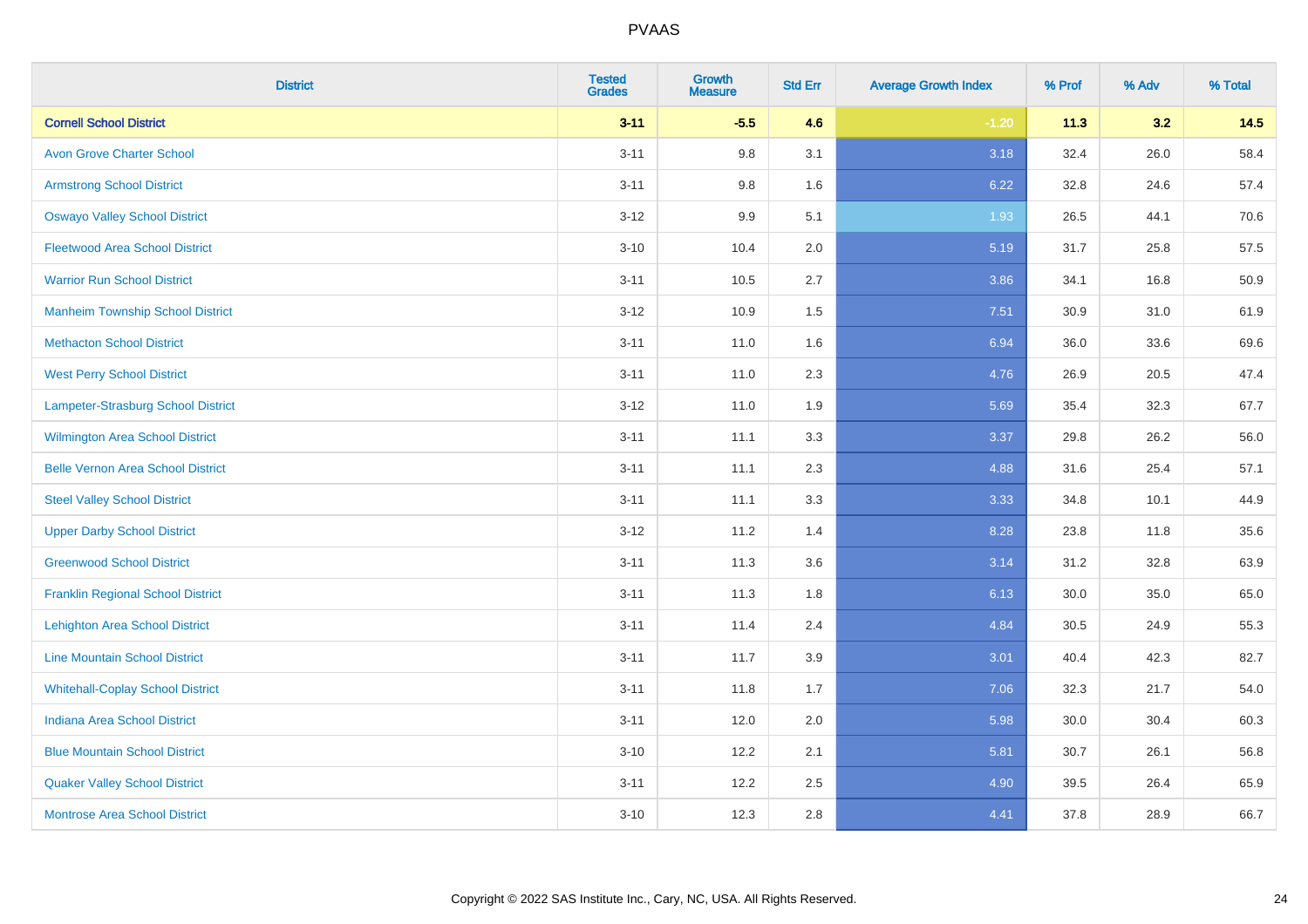| <b>District</b>                                 | <b>Tested</b><br><b>Grades</b> | <b>Growth</b><br><b>Measure</b> | <b>Std Err</b> | <b>Average Growth Index</b> | % Prof | % Adv | % Total |
|-------------------------------------------------|--------------------------------|---------------------------------|----------------|-----------------------------|--------|-------|---------|
| <b>Cornell School District</b>                  | $3 - 11$                       | $-5.5$                          | 4.6            | $-1.20$                     | 11.3   | 3.2   | 14.5    |
| <b>Mifflin County School District</b>           | $3 - 11$                       | 12.3                            | 1.6            | 7.69                        | 35.1   | 15.1  | 50.3    |
| <b>Cocalico School District</b>                 | $3 - 11$                       | 12.3                            | 1.9            | 6.48                        | 28.2   | 32.3  | 60.5    |
| <b>Allegheny-Clarion Valley School District</b> | $3 - 10$                       | 12.3                            | 4.1            | 3.03                        | 33.3   | 19.0  | 52.4    |
| <b>Manheim Central School District</b>          | $3 - 11$                       | 12.8                            | 2.0            | 6.52                        | 27.8   | 35.4  | 63.2    |
| Pen Argyl Area School District                  | $3 - 12$                       | 12.8                            | 2.5            | 5.10                        | 28.5   | 23.8  | 52.3    |
| <b>Central York School District</b>             | $3 - 12$                       | 12.9                            | 1.5            | 8.64                        | 31.4   | 24.1  | 55.5    |
| <b>Laurel School District</b>                   | $3 - 11$                       | 13.0                            | 3.1            | 4.19                        | 30.3   | 15.7  | 46.1    |
| <b>North Pocono School District</b>             | $3 - 11$                       | 13.1                            | 3.7            | 3.54                        | 31.4   | 33.3  | 64.7    |
| <b>Maritime Academy Charter School</b>          | $3 - 10$                       | 13.2                            | 3.1            | 4.29                        | 24.0   | 1.3   | 25.3    |
| <b>Lakeland School District</b>                 | $3 - 11$                       | 13.3                            | 2.8            | 4.80                        | 22.2   | 21.2  | 43.4    |
| <b>Tuscarora School District</b>                | $3 - 11$                       | 13.4                            | 2.2            | 6.20                        | 37.1   | 26.3  | 63.4    |
| <b>Hempfield School District</b>                | $3 - 11$                       | 13.4                            | 1.3            | 10.53                       | 29.9   | 36.8  | 66.7    |
| <b>Harbor Creek School District</b>             | $3 - 11$                       | 13.4                            | 2.3            | 5.80                        | 34.5   | 40.7  | 75.2    |
| <b>Council Rock School District</b>             | $3 - 11$                       | 13.5                            | 1.1            | 12.27                       | 32.0   | 35.4  | 67.4    |
| <b>Iroquois School District</b>                 | $3 - 11$                       | 13.6                            | 2.8            | 4.83                        | 33.3   | 16.0  | 49.4    |
| <b>Upper Saint Clair School District</b>        | $3 - 11$                       | 13.8                            | 1.8            | 7.86                        | 32.2   | 44.5  | 76.7    |
| <b>Upper Merion Area School District</b>        | $3 - 11$                       | 14.0                            | 2.0            | 7.15                        | 34.4   | 32.6  | 67.0    |
| <b>Hermitage School District</b>                | $3 - 12$                       | 14.0                            | 2.5            | 5.59                        | 34.0   | 27.0  | 61.0    |
| <b>Peters Township School District</b>          | $3 - 11$                       | 14.1                            | 1.7            | 8.16                        | 35.2   | 41.6  | 76.8    |
| Penns Valley Area School District               | $3-12$                         | 14.1                            | 2.6            | 5.33                        | 29.6   | 23.3  | 52.9    |
| Capital Area School for the Arts Charter School | $9 - 11$                       | 14.2                            | 4.5            | 3.13                        | 27.5   | 30.0  | 57.5    |
| <b>Agora Cyber Charter School</b>               | $3 - 11$                       | 14.6                            | 2.4            | 6.03                        | 24.7   | 19.5  | 44.2    |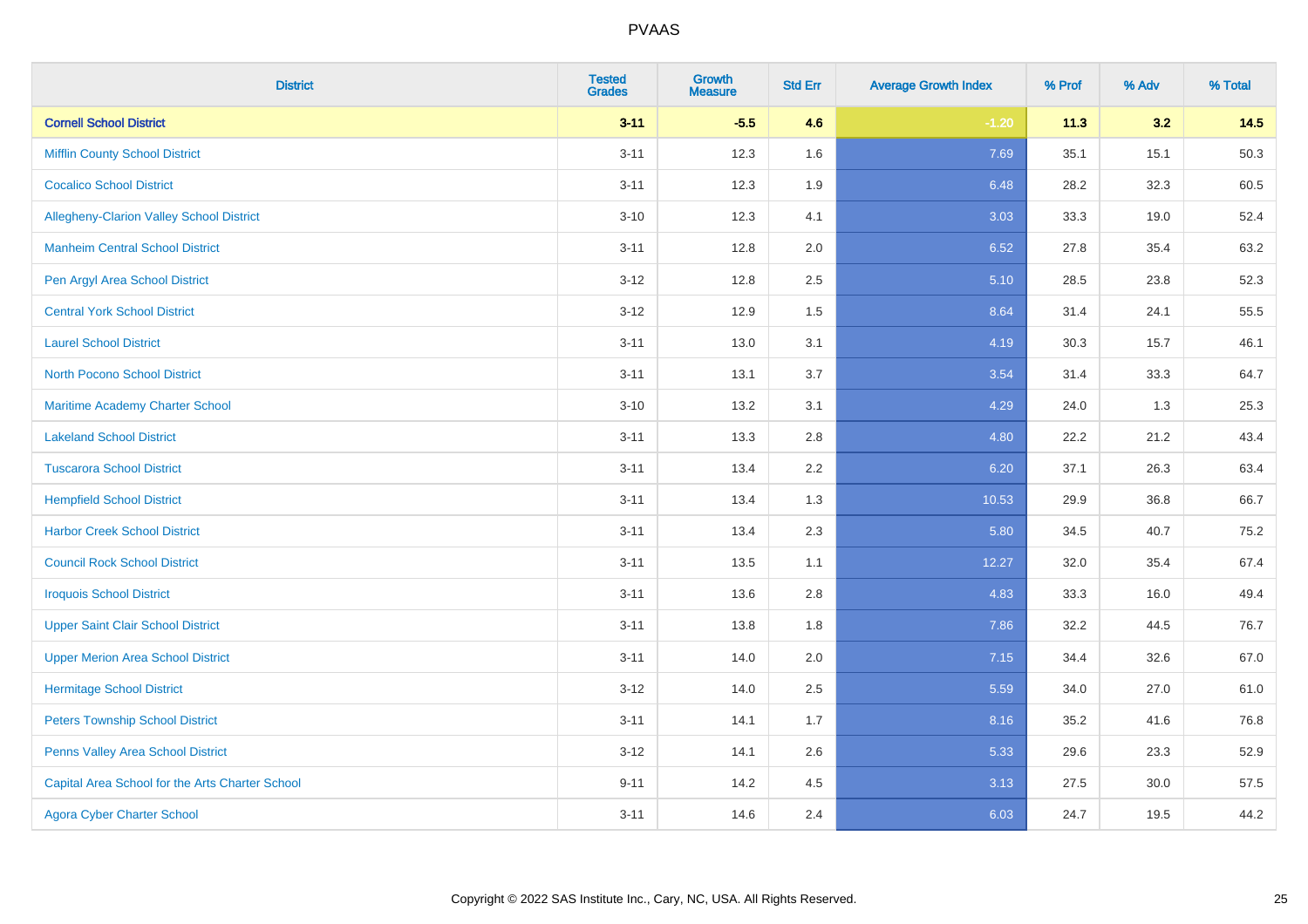| <b>District</b>                               | <b>Tested</b><br><b>Grades</b> | <b>Growth</b><br><b>Measure</b> | <b>Std Err</b> | <b>Average Growth Index</b> | % Prof | % Adv | % Total |
|-----------------------------------------------|--------------------------------|---------------------------------|----------------|-----------------------------|--------|-------|---------|
| <b>Cornell School District</b>                | $3 - 11$                       | $-5.5$                          | 4.6            | $-1.20$                     | 11.3   | 3.2   | 14.5    |
| <b>Coudersport Area School District</b>       | $3 - 11$                       | 14.8                            | 3.4            | 4.33                        | 34.7   | 28.0  | 62.7    |
| Lake-Lehman School District                   | $3 - 11$                       | 14.9                            | 2.8            | 5.34                        | 25.8   | 22.5  | 48.3    |
| <b>Southern York County School District</b>   | $3 - 11$                       | 15.5                            | 1.8            | 8.48                        | 37.6   | 29.2  | 66.8    |
| <b>Central Bucks School District</b>          | $3 - 11$                       | 15.5                            | 0.9            | 17.94                       | 34.8   | 41.4  | 76.2    |
| <b>Delaware Valley School District</b>        | $3 - 11$                       | 15.7                            | 1.6            | 9.62                        | 36.7   | 32.1  | 68.8    |
| <b>Punxsutawney Area School District</b>      | $3 - 11$                       | 15.8                            | 2.7            | 5.83                        | 18.6   | 29.0  | 47.6    |
| <b>Unionville-Chadds Ford School District</b> | $3 - 11$                       | 15.8                            | 1.7            | 9.12                        | 31.2   | 48.0  | 79.2    |
| Palmyra Area School District                  | $3 - 11$                       | 16.2                            | 1.8            | 9.02                        | 38.8   | 34.0  | 72.8    |
| <b>Upper Dauphin Area School District</b>     | $3 - 11$                       | 16.5                            | 5.1            | 3.26                        | 37.5   | 26.8  | 64.3    |
| <b>Spring-Ford Area School District</b>       | $3 - 11$                       | 16.6                            | 1.2            | 14.02                       | 30.4   | 45.3  | 75.7    |
| <b>West Branch Area School District</b>       | $3 - 11$                       | 17.0                            | 3.3            | 5.20                        | 47.1   | 19.1  | 66.2    |
| North Penn School District                    | $3 - 11$                       | 17.6                            | 1.0            | 17.53                       | 30.8   | 35.7  | 66.4    |
| <b>Fox Chapel Area School District</b>        | $3 - 11$                       | 17.6                            | 1.9            | 9.47                        | 22.9   | 52.0  | 74.9    |
| <b>Pequea Valley School District</b>          | $3 - 11$                       | 18.0                            | 3.1            | 5.74                        | 29.2   | 37.5  | 66.7    |
| North Allegheny School District               | $3 - 11$                       | 18.0                            | 1.3            | 14.25                       | 30.5   | 42.9  | 73.4    |
| <b>Danville Area School District</b>          | $3 - 11$                       | 18.4                            | 2.6            | 7.19                        | 32.0   | 46.1  | 78.1    |
| <b>Souderton Area School District</b>         | $3 - 11$                       | 18.5                            | 1.4            | 12.86                       | 39.2   | 31.2  | 70.4    |
| <b>Cumberland Valley School District</b>      | $3 - 12$                       | 18.6                            | 1.2            | 15.79                       | 31.3   | 39.2  | 70.5    |
| <b>Lower Merion School District</b>           | $3 - 11$                       | 18.9                            | 1.2            | 15.42                       | 29.4   | 48.6  | 78.0    |
| <b>Saucon Valley School District</b>          | $3 - 11$                       | 18.9                            | 2.2            | 8.48                        | 26.0   | 39.6  | 65.6    |
| <b>Berlin Brothersvalley School District</b>  | $3 - 11$                       | 19.6                            | 4.0            | 4.93                        | 28.3   | 41.3  | 69.6    |
| <b>Dallastown Area School District</b>        | $3 - 11$                       | 19.9                            | 1.4            | 14.14                       | 36.8   | 34.2  | 71.0    |